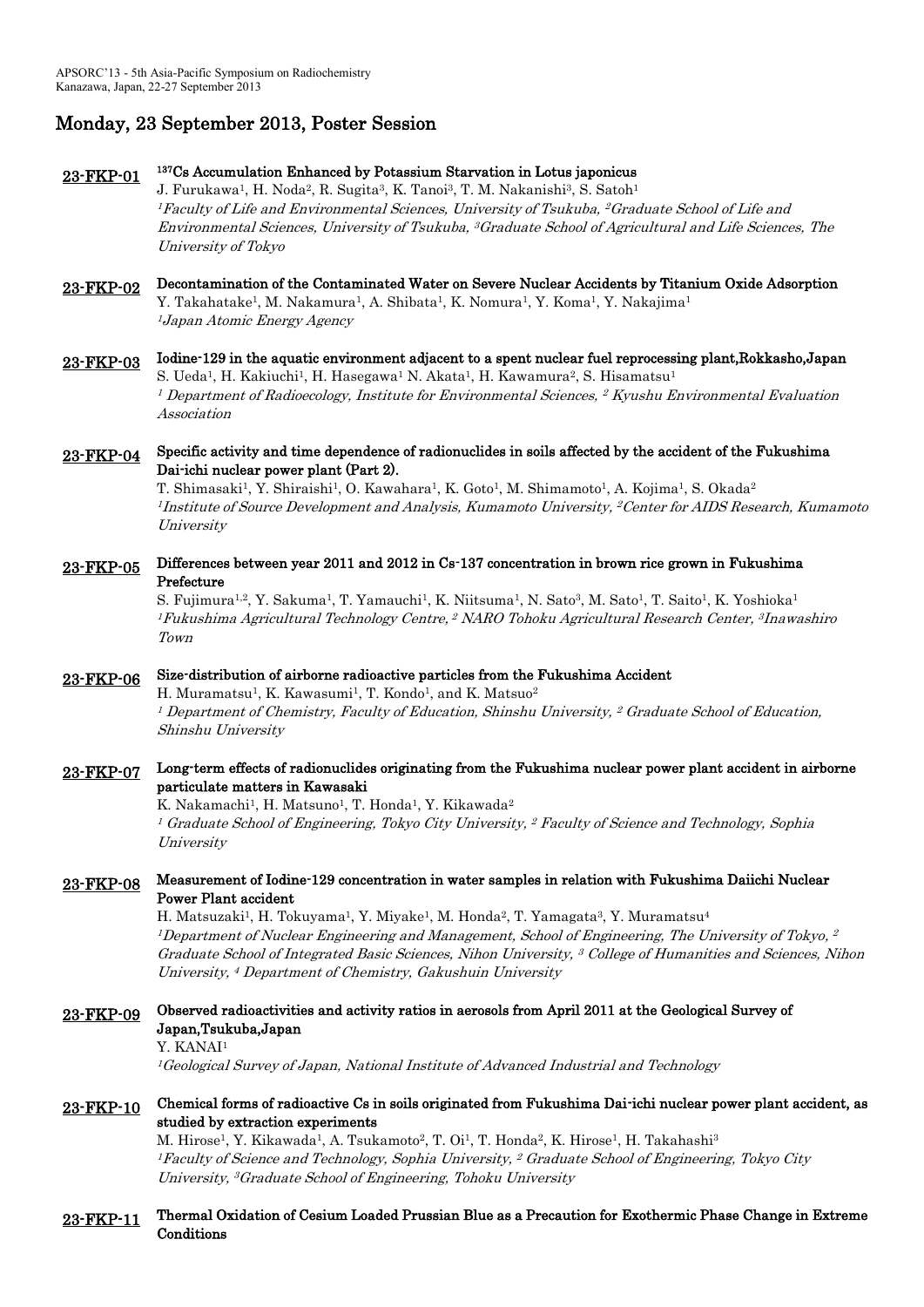D. Parajuli, H. Tanaka, A. Takahashi, T. Kawamoto Nanosystem Research Institute, AIST

23-FKP-12 Analysis of <sup>134</sup>Cs and <sup>137</sup>Cs distribution in soil of Fukushima prefecture and their specific adsorption on clay minerals

> A. Maekawa<sup>1</sup>, N. Momoshima<sup>2</sup>, S. Sugihara<sup>2</sup>, R. Ohzawa<sup>1</sup>, A. Nakama<sup>1</sup> <sup>1</sup> Graduate School of Sciences, Kyushu University, <sup>2</sup> Radioisotope Center, Kyushu University

## 23-FKP-13 Distribution of radionuclides in seabed sediments off Ibaraki coast after the Fukushima Daiichi Nuclear Power Plant accident

M. Nagaoka<sup>1</sup>, H. Yokoyama<sup>1</sup>, H. Fujita<sup>1</sup>, M. Nakano<sup>1</sup>, H. Watanabe<sup>1</sup>, S. Sumiya<sup>1</sup> <sup>1</sup>Nuclear Fuel Cycle Engineering Laboratories, Japan Atomic Energy Agency

# 23-FKP-14 Radiocesium Concentration Change in Tree Leaves Before and After Defoliation S. Uchida<sup>1</sup>, K. Tagami

<sup>1</sup>Office of Biospheric Assessments for Waste Disposal, National Institute of Radiological Sciences

## 23-FKP-15 Distributions and Concentrations of Radionuclides in Giant Butterbur after the Fukushima Nuclear Power Plant Accident

K. Tagami<sup>1</sup>, S. Uchida<sup>1</sup> <sup>1</sup>Office of Biospheric Assessment for Waste Disposal, National Institute of Radiological Sciences

#### 23-FKP-16 The Behavior of Cs Adsorption of Microcapsule Beads Nano-Prussian Blue

A. Kitajima<sup>1</sup>, K. Yoshino<sup>2</sup>, M. Takasaki<sup>2,</sup> H. Tanaka<sup>1,</sup> T. kawamoto<sup>1</sup> <sup>1</sup>Nanosystem Research Institute, <sup>2</sup>Kanto Chemical Company Inc.

#### 23-FKP-17 Transfer of Radiocesium from Soil to Cut Flowers

Y. Suzuki<sup>1,2</sup>, H. Munakata<sup>1</sup>, Y. Yajima<sup>1</sup>, Y. Tooyama<sup>3</sup>, H. Suzuki<sup>1</sup>, H. Tsukada<sup>4</sup>, K. Inubushi<sup>2</sup> <sup>1</sup>Fukushima Agricultural Technology Centre, <sup>2</sup>Graduate School of Horticulture, Chiba University,  $^3\!$ Ken-poku District Agriculture and Forestry Office ,  $^4\!$ Fukushima University

### 23-FKP-18 CLEVASOL, a novel radiation hard cation exchanger suitable for treatment of liquid radioactive waste with high salinity

A. Yakushev<sup>1</sup>, A. Türler<sup>2</sup>, Z. Dvorakova<sup>3</sup>, K. von Bremen<sup>2</sup> <sup>1</sup>GSI Helmholtzzentrum für Schwerionenforschung GmbH, <sup>2</sup>University of Bern, <sup>3</sup>Neplachova 17, 37004 Ceske **Budejovice** 

## 23-FKP-19 Estimation of I-131/I-129 ratios and vertical distribution of radioiodine in soil collected from Fukushima Prefecture

N.Inagawa<sup>1</sup>, Y. Muramatsu<sup>1</sup>, T. Ohno<sup>1</sup>, T. Toyama<sup>1</sup>, C. Satou<sup>2</sup>, M. Outsuki<sup>3</sup>, T. Matsuzaki<sup>4</sup>  $^1G$ akushuin University,  $^2F$ ukushima Agricultural Technology Centre,  $^3$  Tohoku University,  $^4$  University of Tokyo

# 23-FKP-20 Effects of soil types on the transfer of radiocesium to plant

K. ODA<sup>1</sup>, Y. MURAMATSU<sup>1</sup>, T. OHNO<sup>1</sup>, T. KOBAYASHI<sup>2</sup>, S. FUJIMURA<del>2</del> <sup>1</sup>Gakushuin University, <sup>2</sup>Fukushima Agricultural Technology Centre

### 23-FKP-21 Temporal distribution of plutonium isotopes in marine sediments off Fukushima and Ibaraki after the Fukushima Dai-ichi Nuclear Power Plant accident

W. Bu<sup>1,2</sup>, J. Zheng\*<sup>2</sup>, T. Aono<sup>2</sup>, S. Otosaka<sup>3</sup>, K. Tagami<sup>2</sup>, Q. Guo<sup>1</sup>, S. Uchida<sup>2</sup> <sup>1</sup>School of Physics, Peking University, <sup>2</sup>National Institute of Radiological Sciences, <sup>3</sup>Japan Atomic Energy Agency

## 23-FKP-22 Evaluation of Iodine-129 mobility and deposition amount in the soil contaminated by the Fukushima Daiichi nuclear power plant accident

M. Honda<sup>1</sup>, H. Matsuzaki<sup>2</sup>, T. Yamagata <sup>3</sup>, Y. (S.) Tuchiya<sup>2</sup>, C. Nakano<sup>2</sup>, Y. Matsushi<sup>4</sup>, Y. Maejima<sup>5</sup>, H. Nagai<sup>3</sup> <sup>1</sup>Graduate School of Integrated Basic Sciences, Nihon university, <sup>2</sup>Department of Nuclear Engineering and Management, School of Engineering, The University of Tokyo, <sup>3</sup>College Humanities and Sciences, Nihon University, <sup>4</sup>Disaster Prevention Research Institute, Kyoto University, <sup>5</sup>National Institute for Agro-Environmental Sciences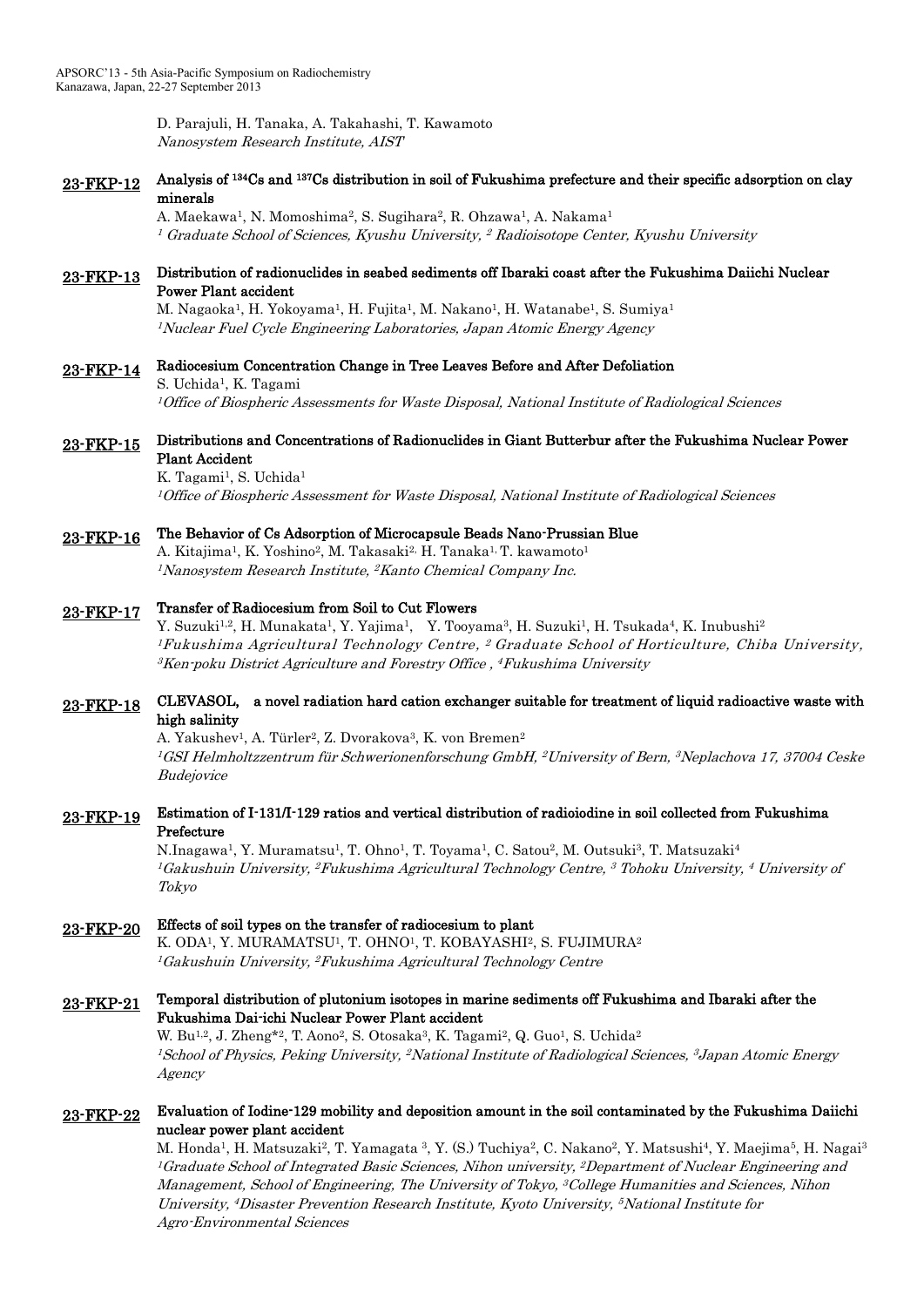### 23-FKP-23 Vertical distribution of the Fukushima-derived radiocesium in the western North Pacific in January and February 2011

Y. Kumamoto<sup>1</sup>, A. Murata<sup>1</sup>, T. Kawano<sup>1</sup>, M. Aoyama<sup>2</sup> <sup>1</sup> Japan Agency for Marine-Earth Science and Technology <sup>2</sup> Meteorological Research Institute

## 23-FKP-24 Effect of Application Timing of Potassium Fertilizer on Root Uptake of <sup>137</sup>Cs in Brown Rice

T. Saito<sup>1</sup>, K. Takahashi<sup>1</sup>, T. Makino<sup>2</sup>, H. Tsukada<sup>3,4</sup>, M. Sato<sup>1</sup>, K. Yoshioka<sup>1</sup> <sup>1</sup>Fukushima Agricultural Technology Centre, <sup>2</sup> National Institute for Agro-Environmental Sciences, <sup>3</sup> Institute for Environmental Sciences, <sup>4</sup> Fukushima University

### 23-FKP-25 Low levels of <sup>134</sup>Cs and <sup>137</sup>Cs in bottom sediments along the Japanese Archipelago side of the Sea of Japan after the Fukushima Dai-ichi NPP accident

M. Inoue<sup>1,\*</sup>, S. Ochiai<sup>1</sup>, T. Murakami<sup>1</sup>, S. Oikawa<sup>2</sup>, M. Yamamoto<sup>1</sup>, S. Nagao<sup>1</sup>, Y. Hamajima<sup>1</sup>, H. Kofuji<sup>1</sup>, J. Misonoo<sup>2</sup>

 $^{1}$ Low Level Radioactivity Laboratory, Kanazawa University,  $^{2}$ Marine Ecology Research Institute

### 23-NCP-01 The heavy-ion reactions  $^{238}U + ^{238}U$  and  $^{238}U + ^{248}Cm$  and actinide production close to the barrier revisited J.V. Kratz<sup>1a</sup>, M. Schädel<sup>1b</sup>, H.W. Gäggeler<sup>1c</sup>

 $^l$ Gesellschaft für Schwerionenforschung mbH, ªcurrently at Institut für Kernchemie, Johannes Gutenberg-Universität, <sup>b</sup> currently at Advanced Science Research Center, Japan Atomic Energy Agency, c currently at Paul Scherrer Institute

## 23-NCP-02 Mechanism of Mo-99 Adsorption and Tc-99m Elution from Zirconium-Based Material in Mo-99/Tc-99m Generator Column Using Neutron-Irradiated Natural Molybdenum

R. Awaludin<sup>1</sup>, A. H. Gunawan<sup>1</sup>, H. Lubis<sup>1</sup>, Sriyono<sup>1</sup>, Herlina<sup>1</sup>, A. Mutalib<sup>1</sup>, A. Kimura<sup>2</sup>, K. Tsuchiya<sup>2</sup>, M. Tanase<sup>3</sup>, M. Ishihara<sup>2</sup>

 $^1$ Center for Radioisotope and Radiopharmaceutical, National Nuclear Energy Agency of Indonesia,  $^2$ Neutron Irradiation and Testing Reactor Center, Oarai Research and Development Center, Japan Atomic Energy Agency, <sup>3</sup> Chiyoda Technol Corporation

#### 23-NCP-03 Startup of a new gas-filled recoil separator GARIS-II

D. Kaji<sup>1</sup>, K. Morimoto<sup>1</sup>, H. Haba<sup>1</sup>, Y. Wakabayashi<sup>1</sup>, Y. Kudou<sup>1</sup>, M. Huang<sup>1</sup>, S. Goto<sup>2</sup>, M. Murakami<sup>2</sup>, N. Goto<sup>2</sup>, T. Koyama<sup>2</sup>, N. Tamura<sup>2</sup>, S. Tsuto<sup>2</sup>, T. Sumita<sup>3</sup>, K. Tanaka<sup>3</sup>, M. Takeyama<sup>4</sup>, S. Yamaki<sup>5</sup>, K. Morita<sup>1</sup>  $^1$  Nishina Center for Accelerator Based Science, RIKEN,  $^2$  Niigata University, $^3$  Tokyo University of Science,  $^4$ Yamagata University, <sup>5</sup> Saitama University

### 23-NCP-04 Purification of Scintillation Cocktails containing the alpha emitters americium and plutonium

E. Löfström-Engdahl\*, G. Skarnemark, K. El Tayara, J. Eriksson, N. Halldin, J. Halleröd, M. Malmberg, J. Mattiasson Bjugren

Nuclear chemistry, Department of Chemical and Biological Engineering, Chalmers University of Technolog

#### 23-NCP-05 Formation and stability of sulfides of the superheavy elements Cn and Fl

N.M. Chiera<sup>1,2</sup>, R. Eichler<sup>1,2\*</sup>, A. Türler<sup>1,2</sup> <sup>1</sup>Department of Chemistry & Biochemistry, University of Berne, <sup>2</sup>Laboratory for Radiochemistry and Environmental Chemistry, Paul Scherrer Institute

## 23-NCP-06 Development of a Batch-Type Solid-Liquid Extraction Apparatus for Repetitive Extraction Experiment of Element 104,Rf

Y. Kasamatsu<sup>1</sup>, T. Yokokita<sup>1</sup>, A. Kino<sup>1</sup>, K. Nakamura<sup>1</sup>, K. Toyomura<sup>1</sup>, Y. Komori<sup>1</sup>, N. Takahashi<sup>1</sup>, H. Haba<sup>2</sup>, J. Kanaya<sup>2</sup>, M. Huang<sup>2</sup>, Y. Kudou<sup>2</sup>, T. Yoshimura<sup>3</sup>, A. Shinohara<sup>1</sup> <sup>1</sup>Graduate School of Science, Osaka University, <sup>2</sup>Nishina Center for Accelerator-Based Science, RIKEN, <sup>3</sup>Radioisotope Research Center, Osaka University

## 23-NCP-07 Coprecipitation of Zr, Hf and Th with Sm Hydroxide for Chemical Study of Rf

K. Toyomura<sup>1</sup>, Y. Kasamatsu<sup>1</sup>, N. Shiohara<sup>1</sup>, T. Yokokita<sup>1</sup>, Y. Komori<sup>1</sup>, K. Nakamura<sup>1</sup>, N. Takahashi<sup>1</sup>, T. Yoshimura<sup>2</sup>, H. Haba<sup>3</sup>, Y. Kudou<sup>3</sup>, H. Kikunaga<sup>4</sup>, T. Ohtsuki<sup>4</sup>, K. Takamiya<sup>5</sup>, T. Mitsugashira<sup>6</sup>, and A. Shinohara<sup>1</sup>

<sup>1</sup>Graduate School of Science, Osaka University, <sup>2</sup>Radioisotope Research Center, Osaka University, <sup>3</sup>Nishina Center for Accelerator-Based Science, <sup>4</sup>Research Center for Electron Photon Science, Tohoku University, <sup>5</sup>Research Reactor Institute, Kyoto University, <sup>6</sup>International Research Center for Nuclear Materials Science, Institute for Material Research, Tohoku University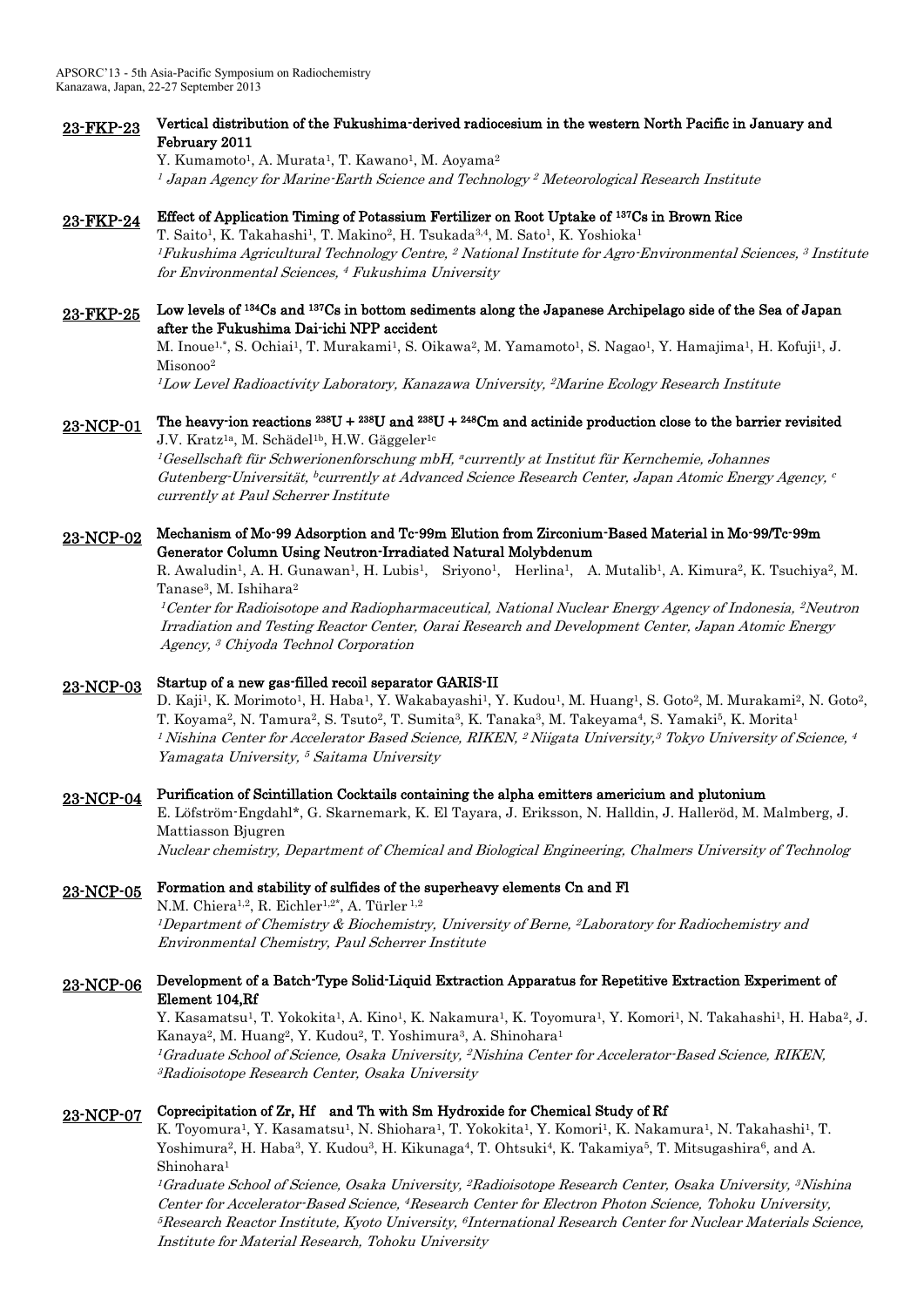# 23-NCP-08 Development of modified epoxy paint films to reduce the volatile iodine source term in the containments of LWRs during severe nuclear accidents

S. Tietze<sup>1</sup>

<sup>1</sup>PhD student, Severe Nuclear Accident Chemistry, Nuclear Chemistry Department, Department of Chemical and Biological Engineering, Chalmers University of Technology

# 23-NCP-09 New insights into the formation and stability of Molybdenum carbonyl compounds

I. Usoltsev<sup>1,2</sup>, Wang Yang<sup>3</sup>, R. Eichler<sup>1,2</sup>, A. Türler<sup>1,2</sup>, Qin Zhi<sup>3</sup> <sup>1</sup>Department of Chemistry & Biochemistry, University of Berne, <sup>2</sup>Laboratory for Radiochemistry and Environmental Chemistry, Paul Scherrer Institut, <sup>3</sup> Institute of Modern Physics Lanzhou; Chinese Academy of Sciences

# 23-NCP-10 Adsorption behavior of super-heavy elements  $(Z \ge 112)$  on metal and inert surfaces

J. Anton<sup>1</sup>, T. Jacob<sup>1</sup>, V. Pershina<sup>2</sup>  $^l$ Institut für Elektrochemie, Universität Ulm,  $^2$ Gesellschaft für Schwerionenforschung

### 23-ACP-01 Structural studies of the Eu(III) and U(VI) interactions with pentapeptides

A. Jeanson<sup>1</sup>, J. Roques<sup>1</sup>, S. Safi<sup>1</sup>, E. Simoni<sup>1</sup>, D. Aitken<sup>2</sup> <sup>1</sup> IPN Orsay UMR 8608 - Université Paris Sud, <sup>2</sup>ICMMO - Université Paris Sud

#### 23-ACP-02 Solubility of Amorphous UO2 and NpO2 in Nitrate Media Containing Platinum Catalyst

A. Kitamura<sup>1</sup>, S. Shimoda<sup>2</sup> <sup>1</sup> Japan Atomic Energy Agency, <sup>2</sup>Mitsubishi Materials Corporation

### 23-ACP-03 Apparent formation constants of actinide complexes with humic substances determined by solvent extraction T. Sasaki<sup>1</sup>, Y. M. Kulyako<sup>2</sup>, K. Müller<sup>3</sup>, T. Kobayashi<sup>1</sup>, M. Samsonov<sup>2</sup>, B. F. Myasoedov<sup>2</sup>

 $^{\rm 1}$  Department of Nuclear Engineering, Kyoto University,  $^{\rm 2}$  V.I. Vernadsky Institute of Geochemistry and Analytical Chemistry, <sup>3</sup>Helmholtz-Zentrum Dresden-Rossendorf e.V., Institute of Resource Ecology

#### 23-ACP-04 The solubility of Np(IV) under alkaline and anoxic conditions

G. Källvenius<sup>1</sup>, S. Allard<sup>2</sup>, C. Ekberg<sup>2</sup> <sup>1</sup>AB SVAFO, SE-611 23 Nyköping, <sup>2</sup>Chalmers University of Technology, Nuclear Chemistry

### 23-ACP-05 Separation of Am and Cm by Using TODGA and DOODA(C8) Adsorbents with Hydrophilic Ligand-Nitric Acid Solution

S. Usuda<sup>1</sup>, K. Yamanishi<sup>1</sup>, H. Mimura<sup>1</sup>, Y. Sasaki<sup>2</sup>, A. Kirishima<sup>3</sup>, N. Sato<sup>3</sup>, Y. Niibori<sup>1</sup> <sup>1</sup> Department of Quantum Science and Energy Engineering, Graduate School of Engineering, Tohoku University, <sup>2</sup> Research Group for Aqueous Separation Chemistry, Japan Atomic Energy Agency, <sup>3</sup> Institute of Multidisciplinary Research for Advanced Materials, Tohoku University

# 23-ACP-06 Growth of uranyl hydroxide nanowires and nanotubes with electrodeposition method

L. Wang, L.-Y. Yuan, Z.-F. Chai, W.-Q. Shi\* Key Laboratory of Nuclear Analysis Techniques, Institute of High Energy Physics, Chinese Academy of Sciences

# 23-ACP-07 Adsorption Behavior of Neptunium Ions on Pyridine Resin in Hydrochloric Acid Solutions

Y. Tachibana<sup>1</sup>, Y. Tomobuchi<sup>1</sup>, M. Inaki<sup>1</sup>, Y. Yamazaki<sup>1</sup>, T. Suzuki<sup>1</sup>, T. Yamamura<sup>2</sup> <sup>1</sup>Department of Nuclear System Engineering, Nagaoka University of Technology, <sup>2</sup>Institute of Material Research, Tohoku University

## 23-ACP-08 A method for <sup>237</sup>Np determination with liquid scintillation counting in the experiment of neptunium sorption onto bentonite

L. Ping, L. Zhi, G. Zhijun, W. Wangsuo\* Radiochemistry Laboratory, School of Nuclear Science and Technology, Lanzhou University

# 23-ACP-09 Determination of Stability Constants for the Thorium Iminodiacetic acid Complexes D. Rama Mohana Rao, R. M. Sawant, B. S. Tomar.

Radioanalytical Chemistry Division, Bhabha Atomic Research Centre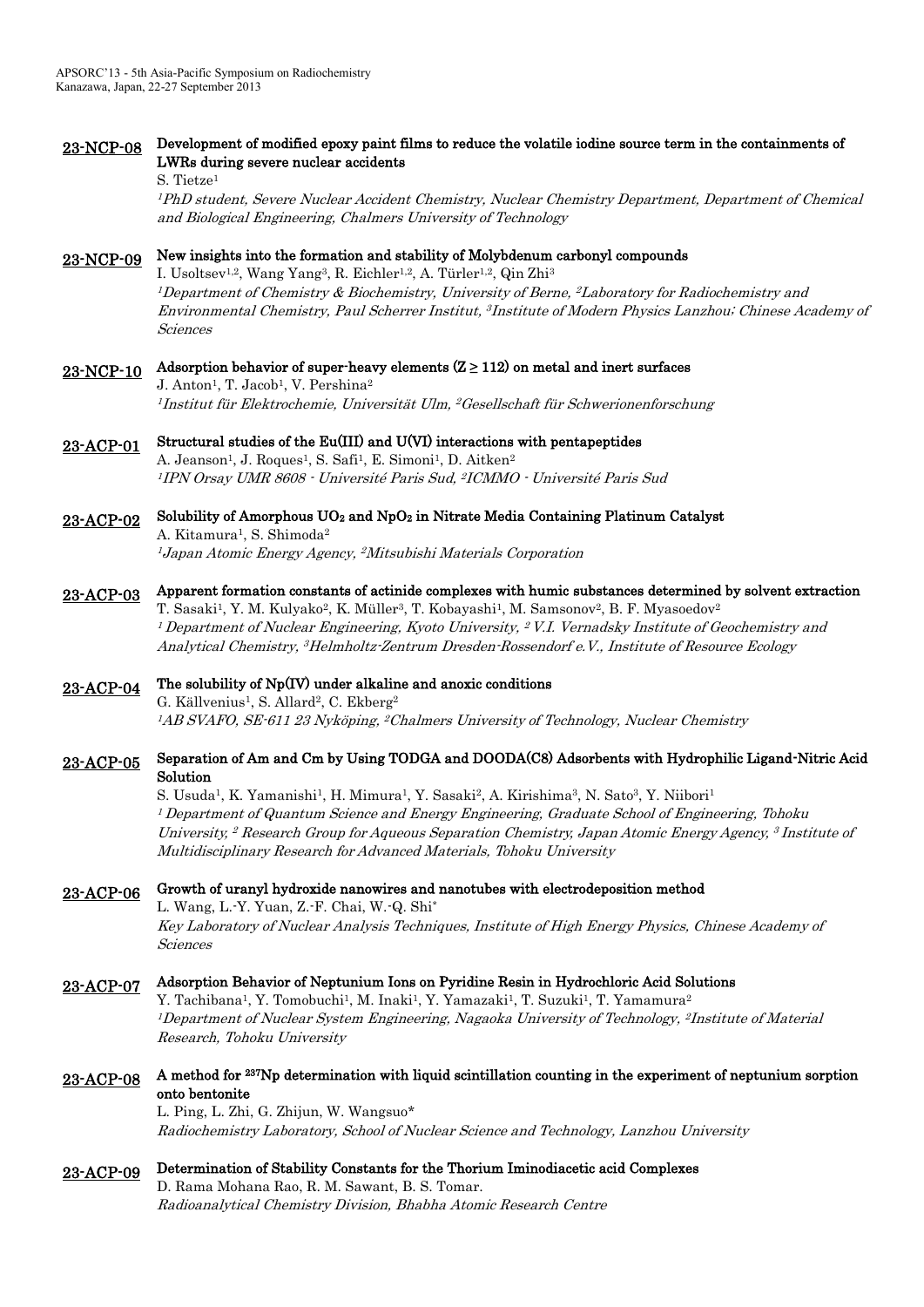| 25-ACP-03 | Time-resolved laser fluorescence spectroscopy combined with parallel factor analysis: a robust speciation<br>technique for $UO_2^{2+}$<br>T. Saito <sup>1</sup> , N. Aoyagi <sup>2</sup> , T. Kimura <sup>2</sup><br><sup>1</sup> Nuclear Professional School, School of Engineering, The University of Tokyo, <sup>2</sup> Nuclear Science and<br>Engineering Directorate, Japan Atomic Energy Agency                                                                                                                                                                                             |
|-----------|----------------------------------------------------------------------------------------------------------------------------------------------------------------------------------------------------------------------------------------------------------------------------------------------------------------------------------------------------------------------------------------------------------------------------------------------------------------------------------------------------------------------------------------------------------------------------------------------------|
| 23-ENP-01 | Determination of 55Fe and 89,90Sr in liquid samples using Sr and/or Pb resins for the mutual separation of Fe<br>and Sr<br>M. Nodilo, I. Milanović, Ž. Grahek<br>Division for marine and environmental research, Rudjer Bošković Institute                                                                                                                                                                                                                                                                                                                                                         |
| 23-ENP-02 | Implementation of Dry Cow Dung Powder for Biosorption of <sup>90</sup> Sr(II) from Simulated Radioactive Waste<br>R. P. Khilnani, H. K. Bagla<br>Department of Nuclear and Radiochemistry, K. C. College                                                                                                                                                                                                                                                                                                                                                                                           |
| 23-ENP-03 | Application of Simplified Desorption Method to Sorption Study: (1) Sorption of Americium (III) on Bentonite<br>and Its Major Components<br>N. Kozai <sup>1</sup> , T. Ohnuki <sup>1</sup><br><sup>1</sup> Japan Atomic Energy Agency                                                                                                                                                                                                                                                                                                                                                               |
|           |                                                                                                                                                                                                                                                                                                                                                                                                                                                                                                                                                                                                    |
| 23-ENP-04 | Effect of aging on availability of iodine in grassland soil collected in Rokkasho, Japan<br>A. Takeda, H. Tsukada, Y. Takaku, S. Hisamatsu                                                                                                                                                                                                                                                                                                                                                                                                                                                         |
|           | Department of Radioecology, Institute for Environmental Sciences                                                                                                                                                                                                                                                                                                                                                                                                                                                                                                                                   |
| 23-ENP-05 | Study on <sup>14</sup> C spatial distribution around Qinshan nuclear power plant in China<br>Z. Wang <sup>1</sup> , D. Hu <sup>2</sup> , Q. Guo <sup>1</sup>                                                                                                                                                                                                                                                                                                                                                                                                                                       |
|           | <sup>1</sup> State Key Laboratory of Nuclear Physics and Technology, Peking University, <sup>2</sup> Radiation Monitoring<br>Technical Center of Ministry of Environmental Protection                                                                                                                                                                                                                                                                                                                                                                                                              |
| 23-ENP-06 | Atmospheric deposition of radionuclides (7Be, <sup>210</sup> Pb, <sup>134</sup> Cs,and <sup>40</sup> K) during 2000–2012 at Rokkasho, Japan, and<br>impact of the Fukushima Dai-ichi Nuclear Power Plant accident<br>N. Akata <sup>1</sup> , H. Hasegawa <sup>1</sup> , H. Kawabata <sup>1</sup> , H. Kakiuchi <sup>1</sup> , Y. Chikuchi <sup>2</sup> , N. Shima <sup>3</sup> , T. Suzuki <sup>4</sup> , S. Hisamatsu <sup>1</sup><br><sup>1</sup> Institute for Environmental Sciences, <sup>2</sup> Aomori JGC PLANTECH, <sup>3</sup> Fukushima University, <sup>4</sup> Yamagata<br>University |
| 23-ENP-07 | Effect of Aging on Water Extractability of Radioactive Iodine and Cesium from Soil<br>H. Tsukada, A. Takeda, S. Hisamatsu<br>Department of Radioecology, Institute for Environmental Sciences                                                                                                                                                                                                                                                                                                                                                                                                      |
| 23-ENP-08 | Background internal dose rates of earthworm and arthropod species in the forests of Aomori, Japan<br>Y. Ohtsuka, Y. Takaku, S. Hisamatsu<br>Department of Radioecology, Institute for Environmental Sciences                                                                                                                                                                                                                                                                                                                                                                                       |
| 23-ENP-09 | An EXAFS Study on the Effect of Natural Organic Matter and Mineralogy Composition on Cesium Mobility in<br>Environment<br>Q. Fan, M. Tanaka, Y. Takahashi<br>Department of Earth and Planetary Systems Science, Graduate School of Science, Hiroshima University                                                                                                                                                                                                                                                                                                                                   |
| 23-ENP-10 | Using Factorial Design to the Robustness Analysis of the Classic Sample Preparation Method for <sup>90</sup> Sr<br>Determination in Tea Leaf<br>C. C. Liu <sup>1*</sup> , W. H. Tsai <sup>1</sup> , M. C. Horng <sup>1</sup> , C. C. Huang <sup>1</sup> , Y. W. Wu <sup>2</sup><br><sup>1</sup> Radiation Monitoring Center, AEC, <sup>2</sup> Department of Chemical Engineering, I Shou University                                                                                                                                                                                               |
| 23-ENP-11 | A simple method for dehydrogenase assay of soil microorganisms to evaluate the biospheric behavior of C-14<br>originated in transuranic waste<br>K. Iwata, N. Ishii, K. Tagami, S. Uchida<br>Office of Biospheric Assessment for Waste Disposal, National Institute of Radiological Sciences                                                                                                                                                                                                                                                                                                       |
| 23-ENP-12 | Effect of humic acid on the sorption of selenium (VI) on ferric oxide hydrate<br>N. Guo, Z. L. Niu, Y. L. Ye, R. Zhang, Z. J. Guo                                                                                                                                                                                                                                                                                                                                                                                                                                                                  |
|           | School of nuclear science and technology, Lanzhou University                                                                                                                                                                                                                                                                                                                                                                                                                                                                                                                                       |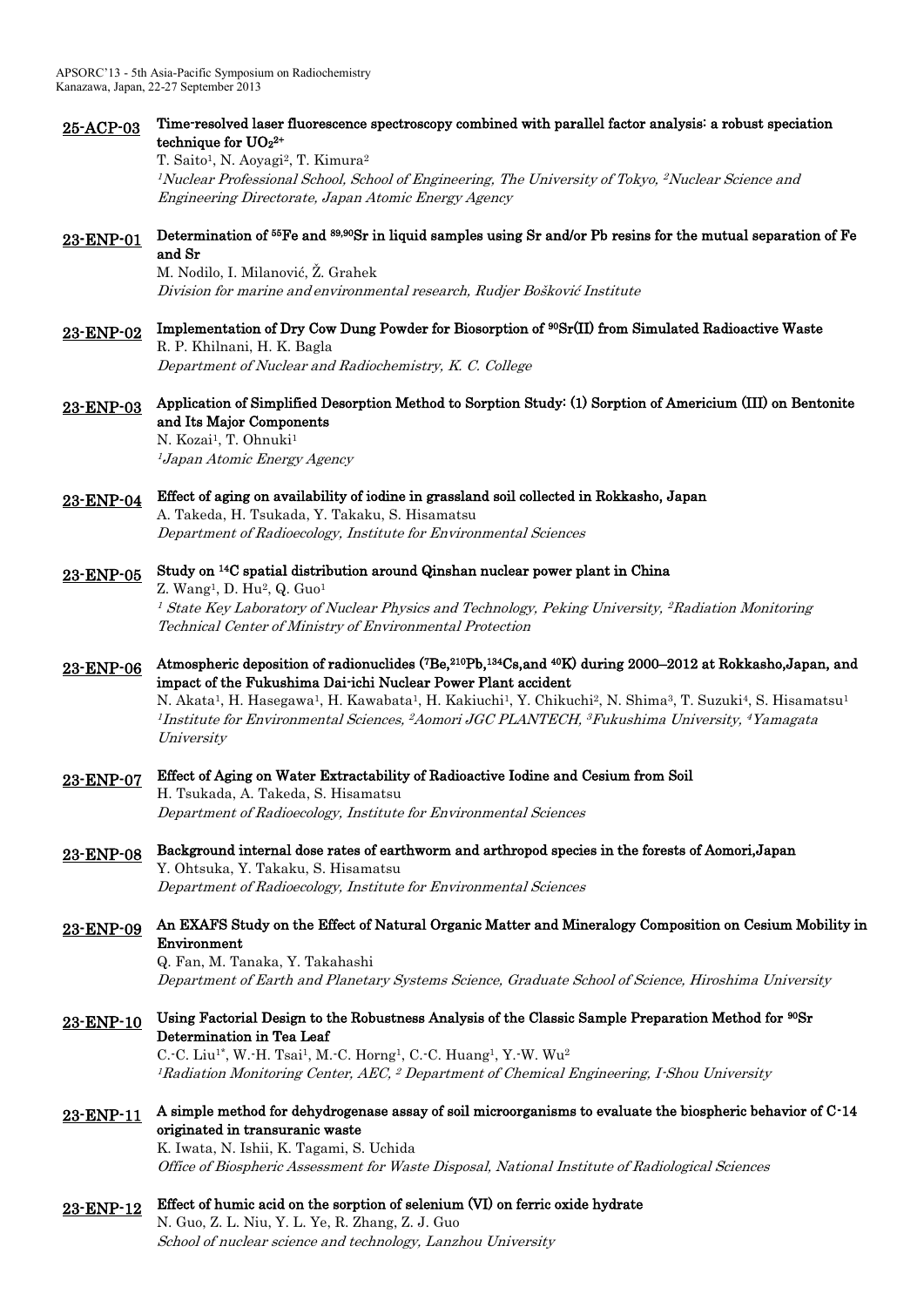- 23-ENP-13 Uranyl ions Adsorption to Na-GMZ and Interactions with FA Adsorption: experiments and modeling Y. Yuanlv, G. Zhijun\*, W. Wangsuo Radiochemistry Laboratory, School of Nuclear Science and Technology, Lanzhou University
- 23-ENP-14 Foliar uptake and translocation of stable cesium and iodine by radish H. Hasegawa<sup>1</sup>, H. Tsukada<sup>1</sup>, H. Kawabata<sup>1</sup>, Y. Takaku<sup>1</sup>, S. Hisamatsu<sup>1</sup> <sup>1</sup> Institute for Environmental Sciences
- 23-ENP-15 The Rapid determination of radiostrontium from large amount of seawater (within 72hrs) for the Emergency situation

H. Kim<sup>1\*</sup>, K.-H. Chung<sup>1</sup>, H.-K. Park<sup>1</sup>, J.-M. Lim<sup>1</sup>, M.-J. Kang<sup>1</sup> <sup>1</sup>Environmental Radioactivity Assessment Team, Korea Atomic Energy Research Institute

#### 23-ENP-16 Peak Tailing Correction in Measurement of <sup>222</sup>Rn/<sup>220</sup>Rn Activity Concentration with α Spectrum Method

L. Zhang<sup>1</sup>, Q. Guo<sup>2</sup>, R. Ma<sup>2</sup>, L. Guo<sup>2</sup> <sup>1</sup>Solid Dosimetric Detector and Method Laboratory, <sup>2</sup>State Key Laboratory of Nuclear Physics and Technology, School of Physics, Peking University

# 23-ENP-17 Underwater Analysis of Sediment Chemistry using an Autonomous Platform

J. Breen<sup>1</sup>, P. de Souza<sup>1,2,3</sup>, G. Timms<sup>3</sup>, R. Ollington<sup>1</sup> <sup>1</sup>School of Computing and Information Systems, University of Tasmania  $^2$  Vale Institute of Technology,  $^3$  Intelligent Sensing and Systems Laboratory, ICT Centre, CSIRO,

### 23-RPP-01 Development of the in-line multiple elution cartridge-based radioisotope concentrator device for increasing 99mTc and <sup>188</sup>Re concentration of commercial radionuclide generator eluates

Van S. Le <sup>1,2\*</sup>; N. Morcos,<sup>1</sup> J. McBrayer<sup>1</sup>, Z. Bogulski<sup>1</sup>, C. Buttigieg<sup>1</sup>, G. Phillips<sup>1</sup> <sup>1</sup>CYCLOPHARM Ltd, <sup>2</sup>MEDISOTEC

### 23-RPP-02 Production and Preclinical Evaluation of Diagnostic and Therapeutic Radionuclides in Tumor-Bearing Mice: Recent Developments at Paul Scherrer Institute

A. Türler<sup>1,2</sup>, M. Behe<sup>3</sup>, M. Bunka<sup>1,2</sup>, H. Dorrer<sup>1,2</sup>, A. Hohn<sup>3</sup>, K. Johnston<sup>4</sup>, U. Köster<sup>5</sup>, C. Müller<sup>3</sup>, J. Reber<sup>3</sup>, R. Schibli<sup>3</sup>, N.T. van der Walt<sup>6</sup>, K. Zhernosekov<sup>1,2</sup>

 $^l$ Laboratory of Radiochemistry and Environmental Chemistry, Paul Scherrer Institute,  $^2$ Laboratory of Radiochemistry and Environmental Chemistry, University of Bern, <sup>3</sup>Center for Radiopharmaceutical Sciences ETH-PSI-USZ, Paul Scherrer Institute, <sup>4</sup>Physics Department, ISOLDE/CERN, <sup>5</sup> Institut Laue-Langevin, <sup>6</sup>Faculty of Applied Sciences, Cape Peninsula University of Technology

#### 23-RPP-03 <sup>99</sup>Mo production by <sup>100</sup>Mo(n,2n)<sup>99</sup>Mo using accelerator neutrons

N. Sato<sup>1</sup>, M. Kawabata<sup>1</sup>, Y. Nagai<sup>1</sup>, K. Hashimoto<sup>1</sup>, Y. Hatsukawa<sup>1</sup>, H. Saeki<sup>1</sup>, S. Motoishi<sup>1</sup>, T. Kin<sup>2</sup>, C. Konno<sup>3</sup>, K. Ochiai<sup>3</sup>, K. Takakura<sup>3</sup>, F. Minato<sup>4</sup>, O. Iwamoto<sup>4</sup>, N. Iwamoto<sup>4</sup>, S. Hashimoto<sup>4</sup> <sup>1</sup>Nuclear Engineering Research Collaboration Center, Japan Atomic Energy Agency, <sup>2</sup> Faculty of Engineering Sciences, Kyushu University, <sup>3</sup> Fusion Research and Development Directorate, Japan Atomic Energy Agency, 4 Nuclear Science and Engineering Directorate, Japan Atomic Energy Agency

#### 23-RPP-04 Production and Separation of <sup>64</sup>Cu and <sup>67</sup>Cu using 14 MeV Neutrons

M. Kawabata<sup>1</sup>, K. Hashimoto<sup>1</sup>, H. Saeki<sup>1</sup>, N. Sato<sup>1</sup>, S. Motoishi<sup>1</sup>, K. Takakura<sup>2</sup>, C. Konno<sup>2</sup> and Y. Nagai<sup>1</sup> <sup>1</sup>Nuclear Engineering Research Collaboration Centre, <sup>2</sup>Fusion Research and Development Directorate, 1,2 Japan Atomic Energy Agency

23-RPP-05 Novel radiochemical separation of arsenic from selenium for <sup>72</sup>Se/<sup>72</sup>As generator.

E. Chajduk<sup>1</sup>, H. Polkowska-Motrenko<sup>1</sup>, A.Bilewicz<sup>1</sup> <sup>1</sup>Institute of Nuclear Chemistry and Technology

#### 23-RPP-06 Training Program of Synthesizing a Radiopharmaceutical in KAERI

S. Yang<sup>1</sup>, Y. H. Chung<sup>2</sup> <sup>1</sup>Advanced Radiation Technology Institute, Korea Atomic Research Institute, <sup>2</sup>Department of Chemistry, Hallym University

### 23-RPP-07 Synthesis of <sup>64</sup>Cu-Labeled MARSGL Peptide as an Imaging Probe for HER2/neu Overexpressing Tumors Y. Sugo, I. Sasaki, S. Watanabe, Y. Ohshima, N. S. Ishioka Quantum Beam Science Directorate, Japan Atomic Energy Agency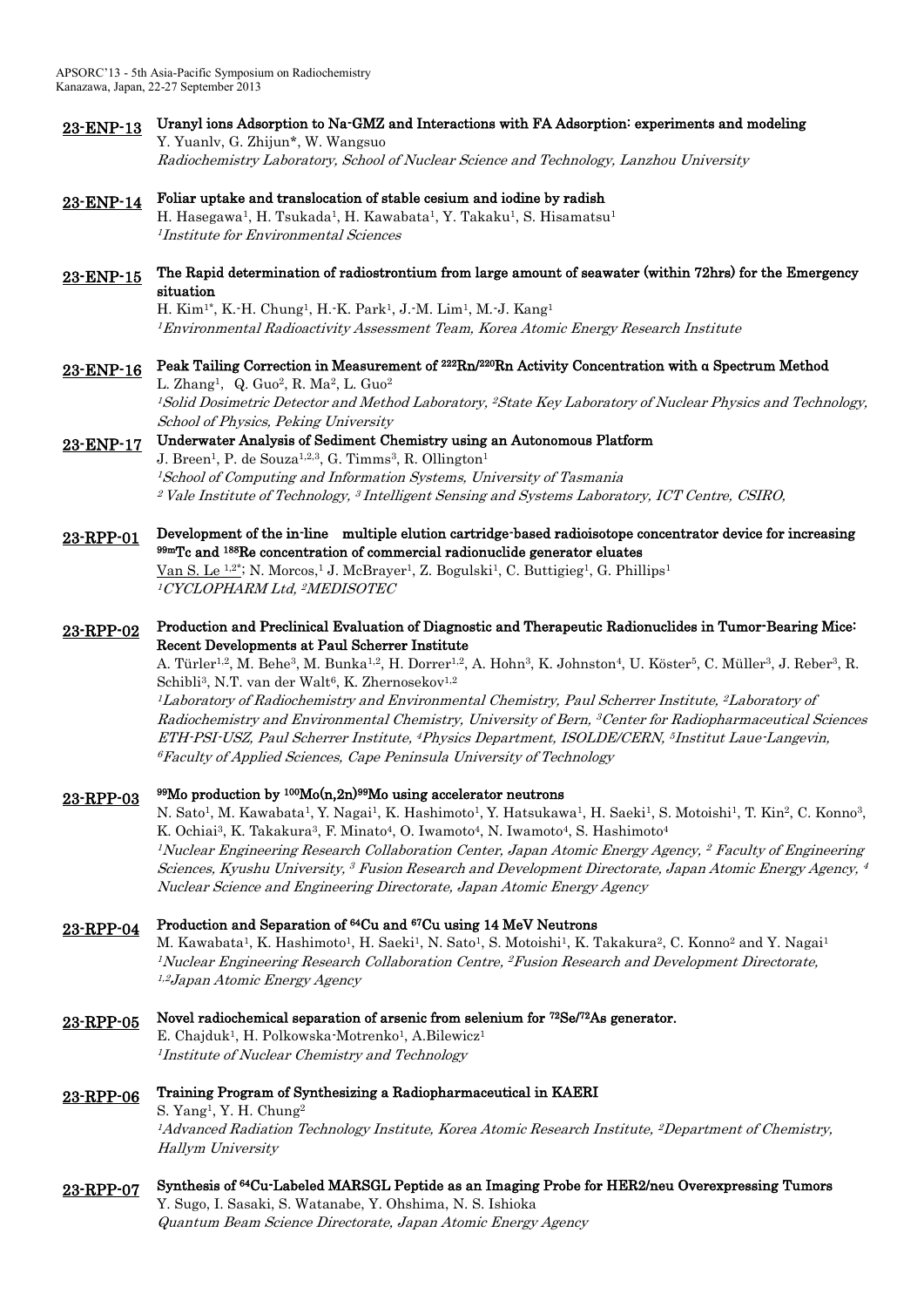## 23-RPP-08 Molybdenum Isotope Fractionation in Ion Exchange Reaction by using Anion Exchange Chromatography M. Inaki<sup>1</sup>, Y. Tachibana<sup>1</sup>, M. Nomura<sup>2</sup> T. Suzuki<sup>1</sup>

<sup>1</sup>Department of Nuclear System Safety Engineering, Nagaoka University of Technology, <sup>2</sup>Reserch Laboratory for Nuclear Reactors, Tokyo Institute of Technology

### 23-APP-01 The Mechanism of Oxidized Multi-walled Carbon Nanotubes across Placental Barrier and Its Effects on Pregnany

Q. Wei<sup>1</sup>, B. Juanjuan<sup>1</sup>, W. Jing<sup>1</sup>, L.Zhan<sup>2</sup>, L. Peng<sup>1</sup>, W. Wangsuo<sup>1\*</sup>  $^{\rm I}$  Radiochemical Laboratory, Lanzhou University,  $^{\rm 2}$  Institute of Modern Physics, Chinese Academy of Sciences, Lanzhou

#### 23-APP-02 Prompt Gamma Test of a Large Volume Lanthanum Bromide Detector

A. A. Naqvi\*1, M. A. Gondal<sup>1</sup>, M. Raashid<sup>1</sup>, Khateeb-ur-Rehman<sup>1</sup>, M. Dastegeer<sup>1</sup> <sup>1</sup>Department of Physics, King Fahd University of Petroleum and Minerals

# 23-APP-03 Radiation-Induced Reactions in D, L-α-Alanine Adsorbed in Solid Surfaces

E. Aguilar, A. Negrón-Mendoza, C. Camargo Instituto de Ciencias Nucleares, Universidad Nacional Autonoma de Mexico

#### 23-APP-04 <sup>36</sup>Cl determination in steel radioactive waste

F. Goutelard<sup>1</sup>, P. Perret<sup>1</sup>, C. Hamon<sup>1</sup>, R. Brennetot<sup>1</sup>, C. Andrieu<sup>2</sup> <sup>1</sup>Operator Support Analyses Laboratory, Atomic Energy Commission, CEA Saclay, DEN/DANS/DPC/SEARS/LASE, <sup>2</sup>Electricité de France, EDF – CIDEN / Département Etudes - Division Déconstruction/Groupe Inventaire et Agréments

# 23-APP-05 Naturally Occurring Radioactive Materials(NORM) in Malaysian Oil Sludge Samples

B.A. Teiara Mohamed<sup>1</sup>, <sup>2</sup>S. B. Sarmani, <sup>1</sup>Department of Physics, University of Al-Zaituna, Tarhruna, <sup>2</sup>School of Chemical Sciences and Food Technology, Faculty of Science and Technology, Universiti Kebangsaan

# 23-APP-06 On the Use of <sup>233</sup>U and <sup>237</sup>Np as Radiotracers for Redox Potential Measurements

S. Holgersson

Chalmers University of Technology, Department of Chemical and Biological Engineering, Nuclear Chemistry

# 23-APP-07 Analysis of <sup>129</sup>I/<sup>127</sup>I ratios from underground fluids collected in Japan

N. Okabe<sup>1</sup>, Y. Muramatsu<sup>1</sup>, M. Arai<sup>1</sup>, H. Matsuzaki<sup>2</sup>, M. Takahashi<sup>3</sup>, K. Kazahaya<sup>3</sup> <sup>1</sup>Gakushuin University, <sup>2</sup>University of Tokyo, <sup>3</sup>AIST

## 23-APP-08 Radiocarbon Dating of Ancient Japanese Calligraphy Sheets: Checks with Ancient Documents of Known Age and Its Application to Kohitsugire Calligraphies

H. Oda<sup>1</sup>, K. Ikeda<sup>2</sup>, H.i Yasu<sup>3</sup>, S. Sakamoto<sup>4</sup> <sup>1</sup>Center for Chronological Research, Nagoya University, <sup>2</sup>Faculty of Letters, Chuo University, <sup>3</sup>Taga High School, <sup>4</sup>Degital Archives Research Center, Ryukoku University

#### 23-APP-09 μ-XRF study on Wiangkalong pottery

K. Won-in<sup>1</sup>, S. Tancharakorn<sup>2</sup>, W. Tanthanuch<sup>2</sup>, <u>P. Dararutana<sup>3</sup></u> <sup>1</sup>Department of Earth Sciences, Faculty of Science, Kasetsart University, <sup>2</sup>Synchrotron Light Research Institute, <sup>3</sup>The Royal Thai Army Chemical School of the Royal Thai Army Chemical Department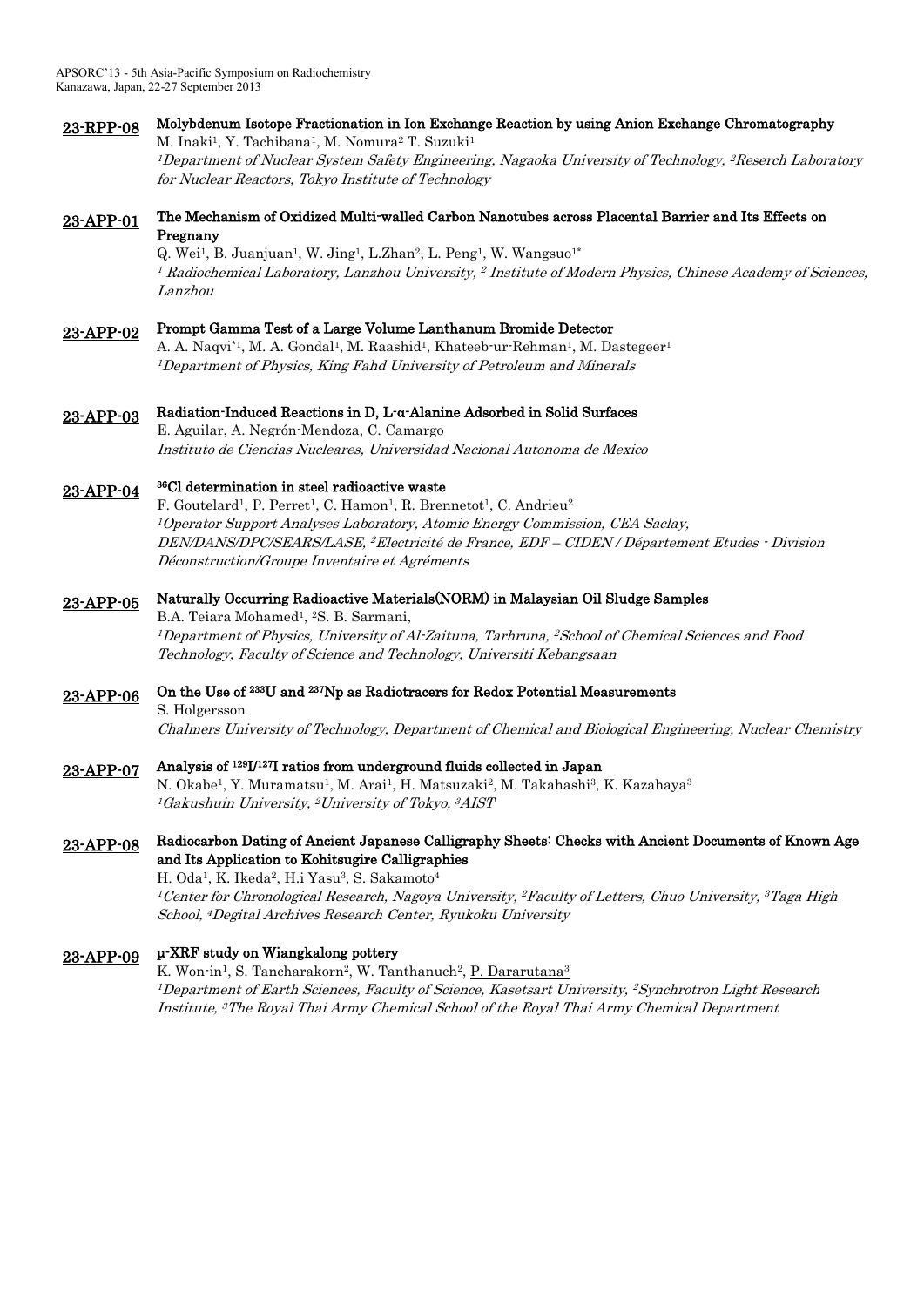# Tuesday, 24 September 2013, Poster Session

## 24-FKP-01 Determination of short-lived <sup>241</sup>Pu in environmental samples by inductively coupled plasma mass spectrometry

Jian Zheng\*, Keiko Tagami, Shigeo Uchida Office of Biospheric Assessment for Waste Disposal, National Institute of Radiological Sciences

## 24-FKP-02 Numerical evaluation of Cs adsorption in PB column by extended Langmuir formula and one-dimensional adsorption model

Hiroshi Ogawa, Akiko Kitajima, Hisashi Tanaka, and Tohru Kawamoto Nanosystem Research Institute, Advanced Industrial Science and Technology (AIST), Tsukuba, 305-8568, Japan

#### 24-FKP-03 Secular distribution of radioactive concentration in the atmosphere at Fukushima, Hitachi and Marumori

ZiJian Zhang<sup>1</sup>, Shunsuke Kakitani<sup>1</sup>, Kazuhiko Ninomiya<sup>1</sup>, Naruto Takahashi<sup>1</sup>, Yoshiaki Yamaguchi<sup>2</sup>, Takashi Yoshimura<sup>2</sup>, Kazuyuki Kita<sup>3</sup>, Akira Watanabe<sup>4</sup>, Atsushi Shinohara<sup>1</sup> <sup>1</sup>Graduate School of Science, Osaka University, <sup>2</sup>Radioisotope Research Center, Osaka University, <sup>3</sup>Faculty of Symbiotic Systems Science, Fukushima University, <sup>4</sup>College of Science, Ibaraki University

# 24-FKP-04 Concentration of <sup>137</sup>Cs in atmospheric coarse and fine particles collected in Fukushima

Kyo Kitayama<sup>1</sup>, Hirofumi Tsukada<sup>1</sup>, Kenji Ohse<sup>1</sup>, Chika Suzuki<sup>1</sup>, Akira Kanno<sup>1</sup>, Kencho Kawatsu<sup>1</sup>, <sup>1</sup>Fukushima University Future Center for Regional Revitalization

## 24-FKP-05 Electrochemical cesium sorption under coexisting other ions using nanoparticle film of copper hexacyanoferrate

Hisashi Tanaka<sup>1</sup>, Rongzhi Chen<sup>1</sup>, Miyuki Asai<sup>1</sup>, Chikako Fukushima<sup>1</sup>, Tohru Kawamoto<sup>1</sup>, Manabu Ishizaki<sup>2</sup>, Masato Kurihara<sup>1,2</sup>, Makoto Arisaka<sup>3</sup>, Takuya Nankawa<sup>3</sup> and Masayuki Watanabe<sup>3</sup> <sup>1</sup>Nanosystem Research Institute, AIST, Japan, <sup>2</sup>Department of Material and Biological Chemistry, Yamagata University, Japan, <sup>3</sup>Japan Atomic Energy Agency, Japan

# 24-FKP-06 Determination of <sup>129</sup>I in Fukushima soil samples by ICP-MS

Takeshi Ohno<sup>1</sup>, Yasuyuki Muramatsu<sup>1</sup>, Hiroyuki Matsuzaki<sup>2</sup> <sup>1</sup> Faculty of Science, Gakushuin University, <sup>2</sup> School of Engineering, The University of Tokyo

## 24-FKP-07 Measurement of soil-to-crop transfer factor of tellurium for estimation of potential radiotellurium ingestion from crops

Guosheng Yang, Keiko Tagami\* , Jian Zheng, Shigeo Uchida Office of Biospheric Assessment for Waste Disposal, National Institute of Radiological Sciences

# 24-FKP-08 Retention of radiocesium incorporated in tree leaves contaminated by fallout of the radionuclides emitted from the Fukushima Daiichi Nuclear Power Plant

Kazuya Tanaka<sup>1</sup>, Hokuto Iwatani<sup>2</sup>, Aya Sakaguchi<sup>2</sup>, Yoshio Takahashi<sup>2</sup>, Yuichi Onda<sup>3</sup> <sup>1</sup>Institute for Sustainable Sciences and Development, Hiroshima University, Japan, <sup>2</sup>Department of Earth and Planetary Systems Science, Hiroshima University, Japan, 3Graduate School of Life and Environmental Sciences, University of Tsukuba, Japan

# 24-FKP-09 Decontamination of radioactive cesium in the soil

Makoto YANAGA, Ayumi OISHI Department of Chemistry, Graduate School of Science, Shizuoka University

# 24-FKP-10 Altitude distribution of radioactive cesium at Mt. Fuji due to Fukushima No.1 nuclear power plant accident.

T. Saito<sup>1</sup>, Y. Kurihara<sup>2</sup>, Y. Koike<sup>2</sup>, I. Tanihata<sup>3</sup>, M. Fujiwara<sup>3</sup>, H. Sakaguchi<sup>3</sup>, A. Shinohara<sup>4</sup>, H. Yamamoto<sup>5</sup> <sup>1</sup>Faculty of Comprehensive Human Sciences, Shokei Gakuin University, <sup>2</sup>School of Science and Technology, Meiji University

 ${}^{3}$ Research Center for Nuclear Physics, Osaka University,  ${}^{4}$ Graduate School of Science, Osaka University, <sup>5</sup>Department for the Administration of Safety and Hygiene, Osaka University

#### 24-FKP-11 Isotope compositions of strontium in environmental samples in Fukushima Prefecture

Y. Shibahara<sup>1</sup>, S. Fukutani<sup>1</sup>, T. Fujii<sup>1</sup>, T. Kubota<sup>1</sup>, M. Yoshikawa<sup>2</sup>, T. Shibata<sup>2</sup>, T. Ohta<sup>3</sup>, K. Takamiya<sup>1</sup>, N. Sato<sup>1</sup>, M. Tanigaki<sup>1</sup>, Y. Kobayashi<sup>1</sup>, R. Okumura<sup>1</sup>, H. Yoshinaga<sup>1</sup>, H. Yoshino<sup>1</sup>, A. Uehara<sup>1</sup>, S. Mizuno<sup>4</sup>, T.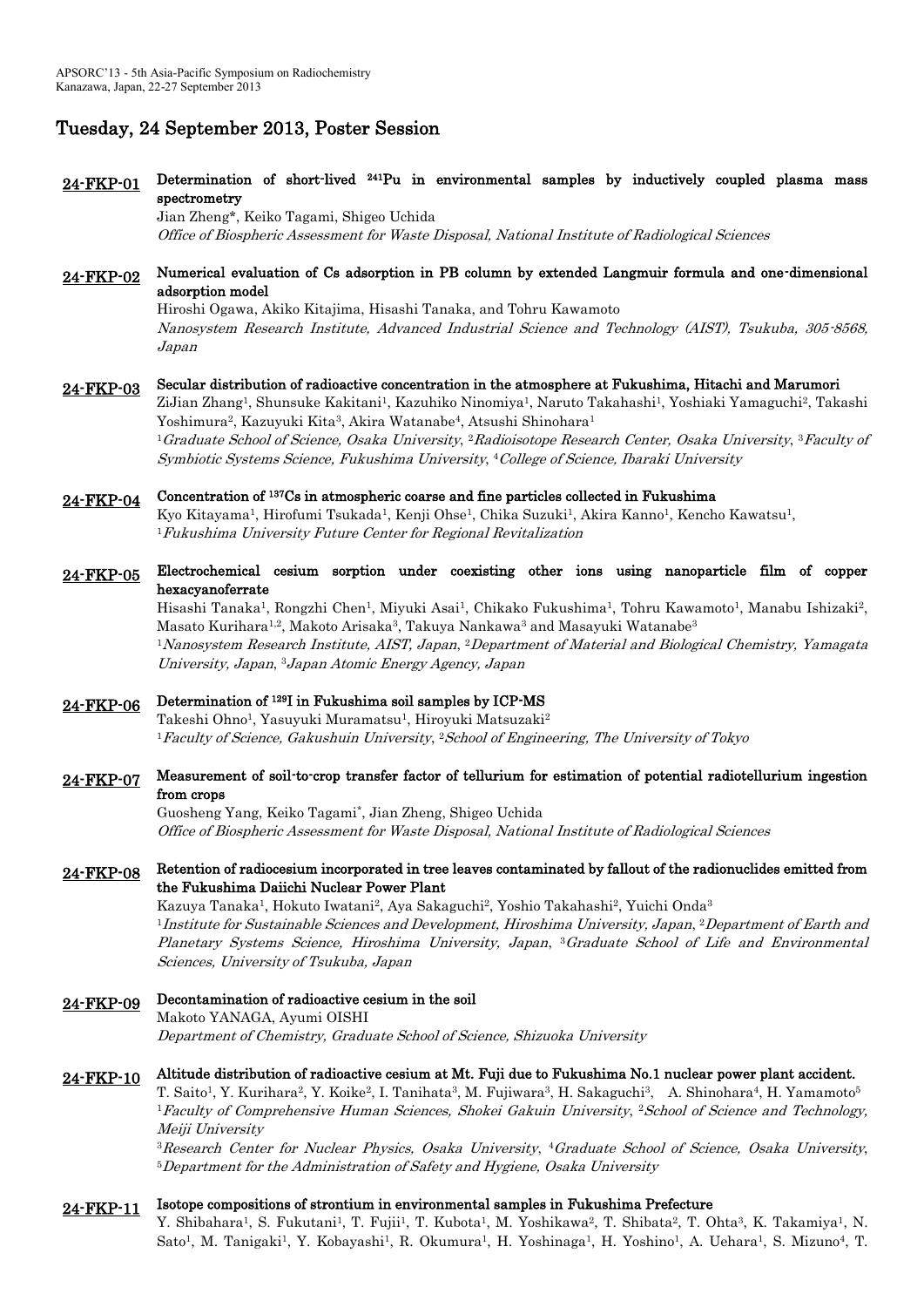Takahashi $^1$ , and H. Yamana $^1$ 

 $^1$ Research Reactor Institute, Kyoto University,  $^2$ Institute for Geothermal Sciences, Kyoto University,  $^3$ Faculty of Engineering, Hokkaido University, <sup>4</sup>Nuclear Power Safety Division, Fukushima Prefectural Government

### 24-FKP-12 Distribution of radioactive caesium in the North Pacific one year and a half after the Fukushima Dai-ichi Nuclear Power Plant accident

K. Tsujita<sup>1</sup>, A. Hasegawa<sup>1</sup>, N. Harada<sup>2</sup>, T. Yamagata<sup>2</sup>, H. Nagai<sup>2</sup>, M. Aoyama<sup>3</sup>  $^1G$ raduate School of integrated Basic Sciences, Nihon University,  $^2C$ ollege of Humanities and Sciences, Nihon University, <sup>3</sup>Geochemical Research Department, Meteorological Research Institute

### 24-FKP-13 Image analysis for the study of radiocesium distribution in coniferous trees: two years after the Fukushima Daiichi Nuclear Power Plant accident

Haruka Minowa

Radioisotope Research Facility, The Tokyo Jikei University School of Medicine

## 24-FKP-14 Distribution of Iodine-129 in off Fukushima and the North Pacific one year and a half after the Fukushima Dai-ichi Nuclear Power Plant accident

A. Hasegawa<sup>1</sup>, T. Yamagata<sup>2</sup>, H. Nagai<sup>2</sup>, M. Aoyama<sup>3</sup>, H. Matsuzaki<sup>4</sup>  $^1G$ raduate School of integrated Basic Sciences, Nihon University,  $^2C$ ollege of Humanities and Sciences, Nihon University, <sup>3</sup>Geochemical Research Department, Meteorological Research Institute, <sup>4</sup>School of Engineering, The University of Tokyo

# 24-FKP-15 Agricultural implications for Fukushima nuclear accident Tomoko M. Nakanishi

Graduate School of Agricultural and Life Sciences, The University of Tokyo

## 24-FKP-16 Concentration of radiocesium in rice, vegetables, and fruits cultivated in evacuation area at Okuma town, Fukushima

Kenji Ohse<sup>1</sup>, Kyo Kitayama<sup>1</sup>, Seiich Suenaga<sup>2</sup>, Kiyoyuki Matsumoto<sup>2</sup>, Akira Kanno<sup>1</sup>, Chika Suzuki<sup>1</sup>, Kencho Kawatsu<sup>1</sup>, Hirofumi Tsukada<sup>1</sup>

 $^1F$ ukushima Future Center for Regional Revitalization, Fukushima University,  $^2O$ kuma Government Office

### 24-FKP-17 Isotopic U, Pu, Am and Cm signatures in environmental samples from the Fukusima Dai-ichi Nuclear Power Plant accident

Masayoshi Yamamoto<sup>1</sup>, Aya Sakaguchi<sup>2</sup>, Shinya Ochiai<sup>1</sup>,Takahiro Takada<sup>1</sup>, Seiya Nagao<sup>1</sup>, Peter Steier<sup>3</sup>  $1$ Low Level Radioactivity Laboratory, Kanazawa University, Japan,  $2$ Graduate School of Science, Hiroshima University, Japan, <sup>3</sup>VERA-Laboratory, University of Vienna, Austria

### 24-FKP-18 Influence of the Fukushima Daiichi nuclear disaster on the tritium concentration in the precipitation of Kanazawa city

Yoshimune Yamada<sup>1</sup>, Kaeko Yasuike<sup>1</sup>, Toshiyuki Kawabata<sup>2</sup>, Akihiro Fujii<sup>2</sup>, Hitoshi Kakimoto<sup>2</sup> <sup>1</sup>Faculty of Pharmaceutical Sciences, Hokuriku University, Japan, 2Ishikawa Prefectural Institute of Public Health and Environmental Science, Japan

### 24-FKP-19 Sediment transport processes in reservoir-catchment system inferred from sediment trap observation and fallout radionuclides

Shinya Ochiai<sup>1</sup>, Seiya Nagao<sup>1</sup>, Masayoshi Yamamoto<sup>1</sup>, Taeko Itono<sup>2</sup>, Kenji Kashiwaya<sup>3</sup> <sup>1</sup>Low Level Radioactivity Laboratory, Institute of Nature and Environmental Technology, Kanazawa University, Japan, <sup>2</sup>Graduate School of Natural Science & Technology, Kanazawa University, Japan, <sup>3</sup>Institute of Nature and Environmental Technology, Kanazawa University, Japan

#### 24-FKP-20 Transfer of radiocesium to crops cultivated in Fukushima

Shinji Sugihara<sup>1</sup>, Toshio Hara<sup>2</sup>, Akihiro Maekawa<sup>3</sup>, Noriyuki Momoshima<sup>1</sup> <sup>1</sup> Radioisotope Center, Kyushu University, Japan, <sup>2</sup> Molecular Engineering Institute, Kinki University, Japan, <sup>3</sup>Graduate School of Sciences, Kyushu University, Japan

# 24-FKP-21 Dynamics of radiocesium in bamboo forests after the accident of Fukushima Daiichi nuclear power plant

Tsutomu Kanasashi, Mitsutoshi Umemura, Yuki Sugiura , Chisato Takenaka Graduate School of Bioagricultural Sciences, Nagoya University, Japan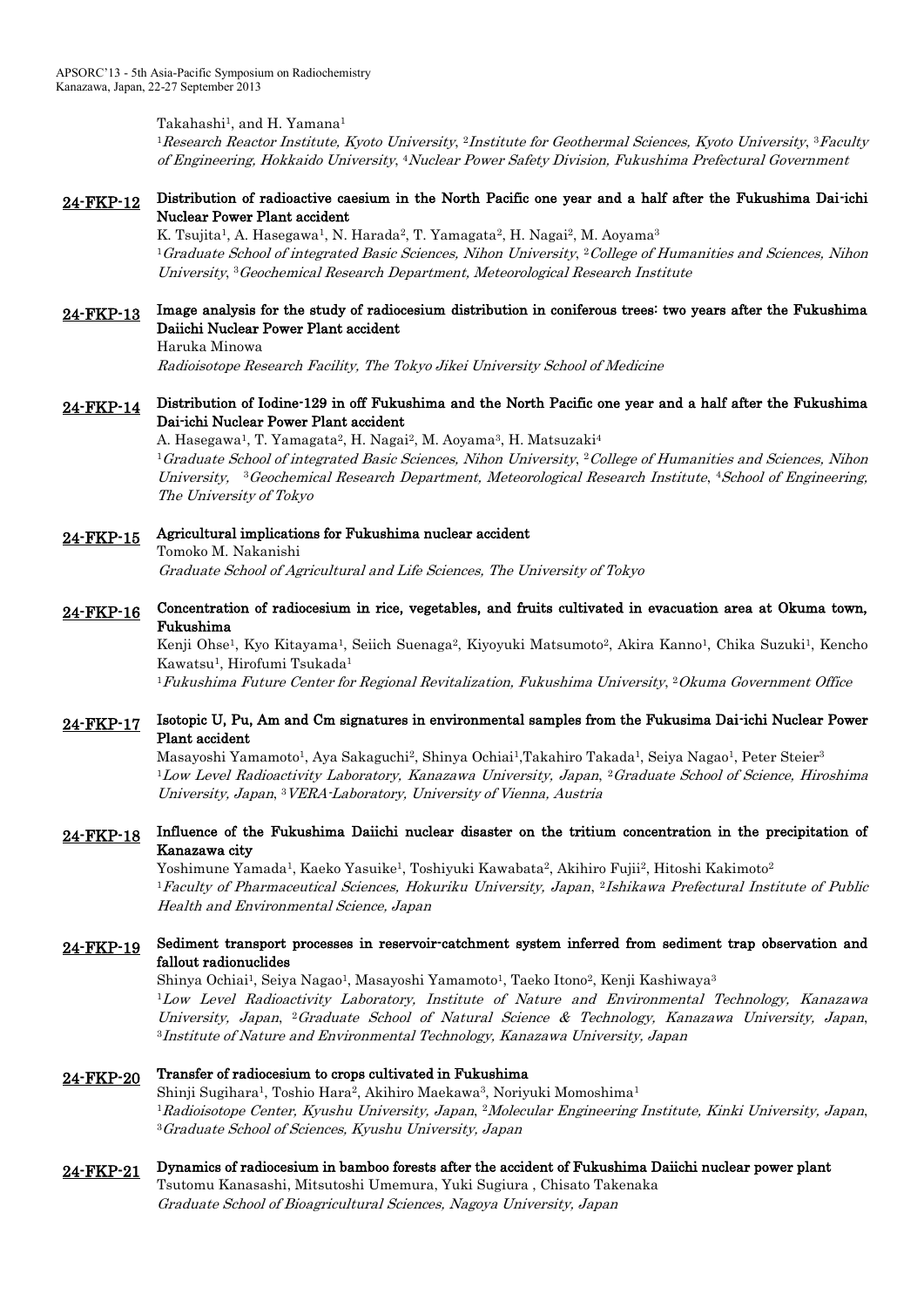- 24-FKP-22 Reaction behavior of uranium and zirconium oxides in oxidative and reductive conditions Nobuaki Sato, Kohei Fukuda and Akira Kirishima Institute of Multidisciplinary Research for Advanced Materials, Tohoku University, Japan
- 24-FKP-23 Radiocesium in zooplankton in seawaters off Miyagi, Fukushima, and Ibaraki Prefectures H. Takata<sup>1</sup>, M. Kusakabe<sup>2</sup>, S. Oikawa<sup>1</sup>  $^1$ Central Laboratory, Marine Ecology Research Institute,  $^2$ Head Office, Marine Ecology Research Institute

### 24-FKP-24 Plutonium isotopes and <sup>241</sup>Am in surface sediments off the coast of the Japanese islands after the Fukushima accident

S. Oikawa<sup>1</sup>, T. Watabe<sup>2</sup>, H. Takata<sup>1</sup>, J. Misonoo<sup>2</sup>, M. Kusakabe<sup>2</sup>  $^1$ Central Laboratory, Marine Ecology Research Institute,  $^2$ Head Office, Marine Ecology Research Institute

## 24-NEP-01 A theoretical study of actinide and lanthanide extraction with carbamoylmethylphosphine oxide ligands

Cong-Zhi Wang , Jian-Hui Lan , Yu-Liang Zhao , Zhi-Fang Chai , Wei-Qun Shi\* Nuclear Energy Nano-Chemistry Group, Key Laboratory of Nuclear Analytical Techniques and Key Laboratory For Biomedical Effects of Nanomaterials and Nanosafety, Institute of High Energy Physics, Chinese Academy of Sciences, China

#### 24-NEP-02 The role of microorganisms during the wet nuclear fuel storage in Slovak Republic

Martin Pipíška<sup>1</sup>, Lenka Tišáková<sup>2</sup>, Miroslav Horník<sup>1</sup>, Jozef Augustín<sup>1</sup> <sup>1</sup>Department of Ecochemistry and Radioecology, University of SS Cyril and Methodius, Slovak Republic, <sup>2</sup>Institute of Molecular Biology, Slovak Academy of Sciences, Slovak Republic

### 24-NEP-03 Single centrifugal contactor test of a proposed group actinide extraction process for partitioning and transmutation purposes

Emma Aneheim<sup>1,2</sup>, Christian Ekberg<sup>1</sup>, Giuseppe Modolo<sup>3</sup>, Andreas Wilden<sup>3</sup> <sup>1</sup>Nuclear Chemistry, Department of Chemical- and Biological Engineering, Chalmers University of Technology, Sweden, <sup>2</sup>Targeted Alpha Therapy group, Department of Radiation Physics, Sahlgrenska Academy at Gothenburg University, Sweden, 3Forschungszentrum Jülich GmbH (FZJ), Institut für Energieund Klimaforschung, Nukleare Entsorgung und Reaktorsicherheit (IEK-6), Germany

# 24-NEP-04 Application of flow analytical methods for determination of radionuclides in cooling water and wastes from nuclear plants

Anna Bojanowska-Czajka<sup>1</sup>, Kamila Kołacińska<sup>1</sup>, Marek Trojanowicz<sup>1</sup> <sup>1</sup>Institut of Nuclear Chemistry and Technology, Poland

24-NEP-05 Determination of low level <sup>99</sup>Tc in the primary coolant water by ICP-MS. Analysis of potential interferences Ewelina Chajduk<sup>1</sup>, Sylwia Witman-Zając<sup>1</sup>, Halina Polkowska-Motrenko<sup>1</sup> <sup>1</sup>Institute of Nuclear Chemistry and Technology, Poland

# 24-NCP-01 Extraction of homologous elements of dubnium and seaborgium from HCl solution

T. Yokokita<sup>1</sup>, K. Nakamura<sup>1</sup>, A. Kino<sup>1</sup>, Y. Komori<sup>1</sup>, K. Toyomura<sup>1</sup>, Y. Kasamatsu<sup>1</sup>, N. Takahashi<sup>1</sup>, T. Yoshimura<sup>2</sup>, K. Ooe<sup>3</sup>, Y. Kudou<sup>4</sup>, K. Takamiya<sup>5</sup>, A. Shinohara<sup>1</sup>  $^1G$ raduate School of Science, Osaka University,  $^2R$ adioisotope Research Center, Osaka University,  $^3F$ aculty of Science, Niigata University, <sup>4</sup>Nishina Center for Accelerator Based Science, RIKEN, 5Research Reactor Institute, Kyoto University

24-NCP-02 Evaluation of stopping powers of superheavy ions in Al and U Y. H. Chung Department of Chemistry, Hallym University, Korea

- 24-NCP-03 Separation of tungsten from LEU fission-produced <sup>99</sup>Mo solution to improve technological performance in both the processes of <sup>99</sup>Mo and 99mTc generator production Van So Le<sup>1</sup> , Cong Duc Nguyen<sup>2</sup> <sup>1</sup>Medisotec, NSW, Australia, <sup>2</sup>ChoRay Hospital, HCM, Vietnam
- 24-NCP-04 Effecting separation of fission products from the actinides by direct reaction with diketones Daniel B. Rego, Paul M. Forster, Kenneth R. Czerwinski University of Nevada, Las Vegas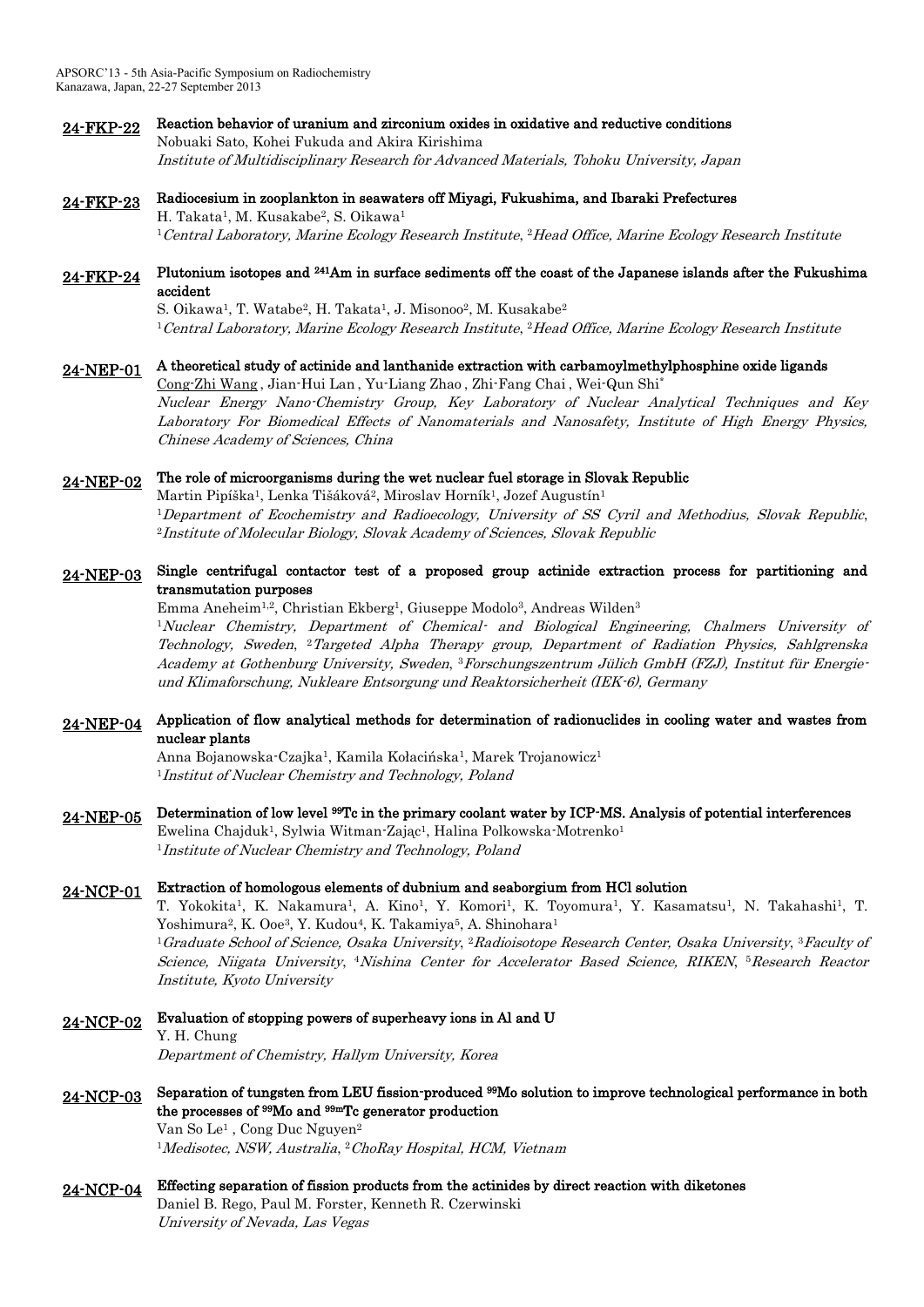# 24-NCP-05 Muonic atom formation by muon transfer process in C6H6 / C6H12 + CCl4 mixtures

M. Inagaki<sup>1</sup>, K. Fujihara<sup>1</sup>, G. Yoshida<sup>1</sup>, K. Ninomiya<sup>1</sup>, Y. Kasamatsu<sup>1</sup>, A. Shinohara<sup>1</sup>, M. K. Kubo<sup>2</sup>, W. Higemoto<sup>3</sup> , Y. Miyake<sup>4</sup> , T. Miura<sup>5</sup>

 $^1$ Graduate School of Science, Osaka University,  $^2$ Colleage of Liberal Arts, International Christian University, <sup>3</sup>Advanced Science Research Center, Japan Atomic Energy Agency, <sup>4</sup>Institute of Materials Structure Science, High Energy Accelerator Research Organization (KEK), <sup>5</sup>Radiation Science Center, High Energy Accelerator Research Organization (KEK)

# 24-NCP-06 Research for fusion reaction mechanisms with deformed nuclei

S. Ueno<sup>1</sup>, K. Toda<sup>1</sup>, A. Asano<sup>1</sup>, N. Takahashi<sup>2</sup>, Y. Kasamatsu<sup>2</sup>, T. Yokokita<sup>2</sup>, A. Yokoyama<sup>3</sup>, <sup>1</sup>Graduate School of Natural Science and Technology, Kanazawa Univ., <sup>2</sup>Graduate School of Science, Osaka Univ.

<sup>3</sup>Institute of Science and Engineering, Kanazawa Univ.

## 24-NCP-07 Extraction behavior of Nb and Ta in HF solutions with tributyl phosphate

M. Murakami<sup>1,2</sup>, S. Tsuto<sup>1</sup>, K. Ooe<sup>1</sup>, H. Haba<sup>2</sup>, J. Kanaya<sup>2</sup>, S. Goto<sup>1</sup>, and H. Kudo<sup>1</sup> <sup>1</sup>Department of Chemistry, Faculty of Science, Niigata University, Japan, 2Nishina Center for Accelerator-Based Science, RIKEN, Japan

# 24-NCP-08 A modified method for synthesis of [γ-32P] labeled adenosine triphosphate

Wira Y Rahman<sup>1\*</sup>, Endang Sarmini<sup>1</sup>, Herlina<sup>1</sup>, Triyanto<sup>1</sup>, Rien Ritawidya<sup>1</sup>, Abdul Mutalib<sup>1</sup> and Santi Nurbaiti<sup>2</sup>

 $^1$ Center for Radioisotope and Radiopharmaceuticals (PRR)  $\cdot$  BATAN,  $^2$ Biochemistry Research Division, faculty of Mathematics and Natural Sciences, Institut Teknologi Bandung, Indonesia

#### 24-NCP-09 Production of <sup>88</sup>Nb and <sup>170</sup>Ta for chemical studies of element 105 Db using the GARIS gas-jet system

M. Huang,<sup>1</sup> M. Asai,<sup>2</sup> H. Haba,<sup>1</sup> D. Kaji,<sup>1</sup> J. Kanaya,<sup>1</sup> Y. Kasamatsu,<sup>3</sup> H. Kikunaga,<sup>4</sup> Y. Kikutani,<sup>3</sup> Y. Komori,<sup>3</sup> H. Kudo,<sup>5</sup> Y. Kudou,<sup>1</sup> K. Morimoto,<sup>1</sup> K. Morita,<sup>1</sup> M. Murakami,<sup>5</sup> K. Nakamura,<sup>3</sup> K. Ozeki,<sup>1</sup> R. Sakai,<sup>1</sup> A. Shinohara,<sup>3</sup> T. Sumita,<sup>1</sup> K. Tanaka,<sup>1</sup> A. Toyoshima,<sup>2</sup> K. Tsukada,<sup>2</sup> Y. Wakabayashi<sup>1</sup> and A. Yoneda<sup>2</sup>  $^1$ Nishina Center for Accelerator-Based Science, RIKEN,  $^2$ Advanced Science Research Center, JAEA,  $^3$ Graduate School of Science, Osaka University, <sup>4</sup>Research Center for Electron Photon Science, Tohoku University, <sup>5</sup>Department of Chemistry, Niigata University

## 24-NCP-10 Half-life measurement of <sup>7</sup>Be in several materials

T. Ohtsuki

Research Center for Electron Photon Science, Tohoku University, Japan

## 24-ENP-01 Verification of anticlockwise gyre in the semi-closed water area of Lake Nakaumi, southwest Japan, by using <sup>224</sup>Ra/<sup>228</sup>Ra activity ratios

Ritsuo Nomura<sup>1</sup>,\* Mutsuo Inoue<sup>2</sup>, Hisaki Kofuji<sup>3</sup> and Shota Ikeda<sup>1</sup> <sup>1</sup> Foraminiferal Laboratory, Faculty of Education, Shimane University, Japan, <sup>2</sup>Institute of Nature and Environmental Technology, Kanazawa University, Japan, <sup>3</sup>Mutsu Marine Laboratory, Japan Marine Science Foundation

# 24-ENP-02 Effect of hydroxylated fullerene on U(VI) adsorption onto oxidized multi-walled carbon nanotubes

Jing Wang<sup>1</sup>, Zhan Li<sup>2</sup>, Peng Liu<sup>1</sup>, Wei Qi<sup>1</sup>, Juanjuan Bi<sup>1</sup>, Wangsuo Wu<sup>1</sup>\* <sup>1</sup> Radiochemistry Laboratory, School of Nuclear Science and Technology, Lanzhou University, China, <sup>2</sup> Institute of Modern Physics, Chinese Academy of Sciences, China

## 24-ENP-03 Corrosion of copper in water and colloid formation under intense radiation field

Kotaro Bessho<sup>1</sup>, Yuichi Oki<sup>2</sup>, Naoya Akimune<sup>3</sup>, Hiroshi Matsumura<sup>1</sup>, Kazuyoshi Masumoto<sup>1</sup>, Shun Sekimoto<sup>2</sup>, Naoyuki Osada<sup>4</sup>, Norikazu Kinoshita<sup>5</sup>, Hideaki Monjushiro<sup>1</sup>, Seiichi Shibata<sup>2</sup>

<sup>1</sup>Radiation Science Center, High Energy Accelerator Research Organization (KEK), 2Research Reactor Institute, Kyoto University (KURRI), <sup>3</sup>Graduate School of Engineering, Kyoto University, 4Graduate School of Engineering, Tohoku University, <sup>5</sup>Institute of Technology, Shimizu Corporation

#### 24-ENP-04 Study on Unattached Fraction of Radon Progeny and its Environmental Influence Factors

Lu Guo<sup>1</sup>, Lei Zhang<sup>2</sup>, Qiuju Guo<sup>1</sup> <sup>1</sup>State Key Laboratory of Nuclear Physics and Technology, Peking University, China, 2Solid Dosimetric Detector and Method Laboratory, China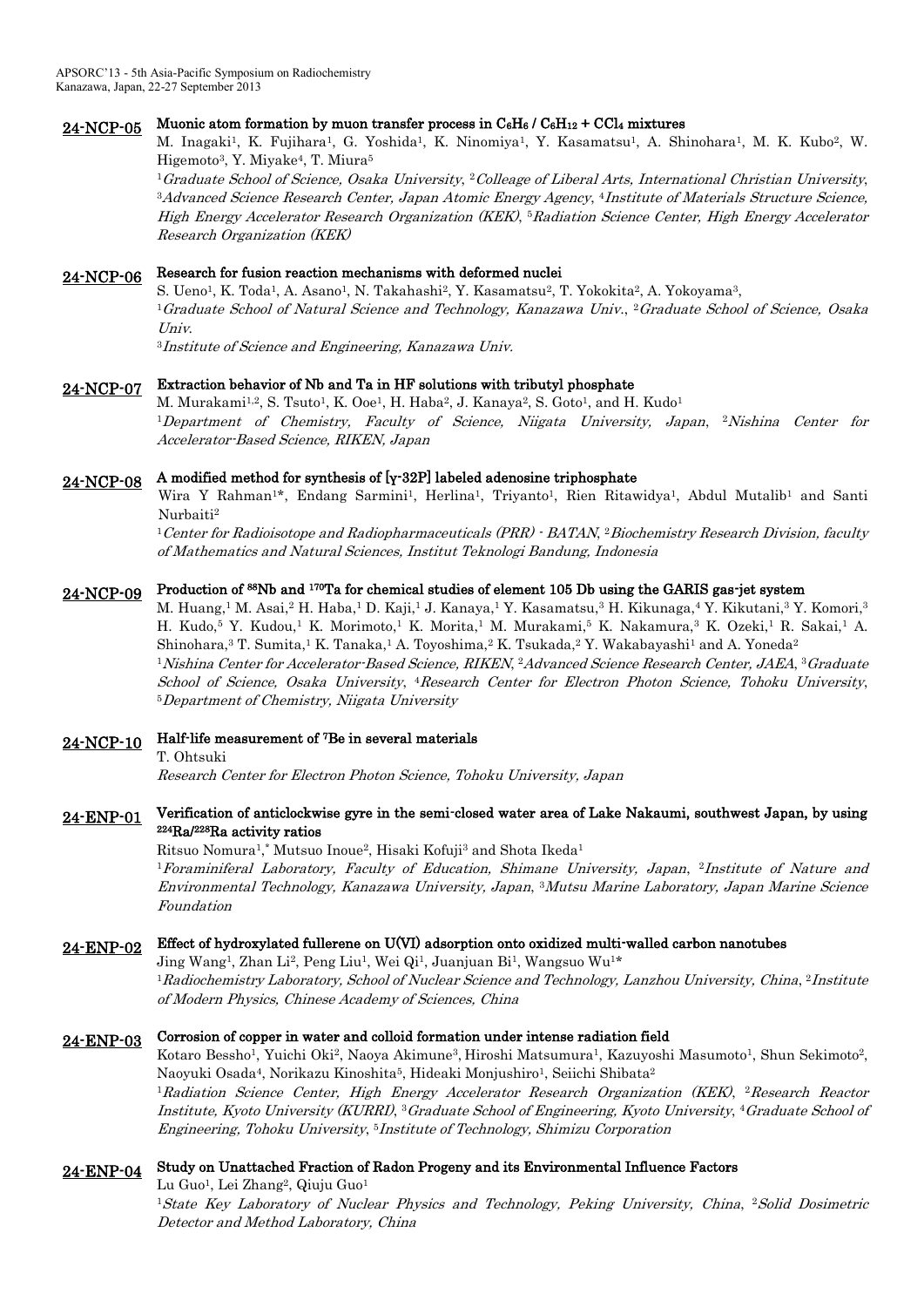### 24-ENP-05 Preliminary study on measuring radon progeny concentration using alpha/beta spectroscopic method

Abdumomin Kadir<sup>1</sup>, Lei Zhang<sup>2</sup>, Qiuju Guo<sup>1</sup>, and Juncheng Liang<sup>3</sup>

<sup>1</sup>State Key Laboratory of Nuclear Physics and Technology, School of Physics, Peking University, China, <sup>2</sup>Solid Dosimetric Detector and Method Laboratory, China, <sup>3</sup>Ionizing Radiation and Medical Science, National Institute of Metrology, China

### 24-ENP-06 The measurement comparability of <sup>134</sup>Cs and <sup>137</sup>Cs in foodstuff samples in Japan - result of inter-laboratory experiment for certification of certified reference material

Tsutomu Miura<sup>1</sup>, Yoshitaka Minai<sup>2</sup>, Shoji Hirai<sup>3</sup>, Hiroshi Iwamoto<sup>4</sup>, Chushiro Yonezawa<sup>5</sup>, Yoshinobu Uematsu<sup>6</sup>, Akira Okada<sup>7</sup>, Masami Shibukawa<sup>8</sup>, Koichi Chiba<sup>1</sup>, Kiyoshi Kitamura<sup>9</sup>, Takahiro Yamada<sup>10</sup>, Kazutoshi Kakita<sup>11</sup>, Isao Kojima<sup>11</sup>, <sup>1</sup>*National Metrology Institute of Japan, AIST*, <sup>2</sup>*Musashi University,* <sup>3</sup>*Tokyo* City University, <sup>4</sup>Environmental Technology Service Co, Ltd., <sup>5</sup>Japan Institute of International Affairs,  $^6$ Japan Accreditation Board, †TERM,  $^8$ Saitama University,  $^9$ Japan Chemical Analysis Center,  $^{10}$ Japan Radioisotope Association, <sup>11</sup>The Japan Society for Analytical Chemistry

### 24-ENP-07 Synthesis and Characterization of Volatile Technetium Compound

Bradley C. Childs<sup>1</sup>, Frederic Poineau<sup>2</sup>, Ken R. Czerwinski<sup>2</sup> <sup>1</sup>University of Nevada Las Vegas, Las Vegas, Nevada 89154, USA

### 24-ENP-08 Time variation of concentrations of radioactive cesium-134, 137 and iodine-129 in the Ohori River, Chiba Prefecture, Japan

Nao Shibayama<sup>1</sup>, Keisuke Sueki<sup>2</sup>, Kimikazu Sasa <sup>2,3</sup>, Yukihiko Satou<sup>1</sup>, Tsutomu Takahashi<sup>3</sup>, Masumi Matsumura<sup>3</sup>, Hiroyuki Matsuzaki<sup>4</sup>, Michio Murakami<sup>5</sup>, Rey Yamashita<sup>6</sup>, Mahua Saha<sup>6</sup>, Hideshige Takada<sup>6</sup>, Yukio Koibuchi<sup>7</sup>, Soulichan Lamxay<sup>7</sup>, Taikan Oki<sup>8</sup>

<sup>1</sup>Graduate School of Pure and Applied Sciences, Univ. of Tsukuba, <sup>2</sup>Faculty of Pure and Applied Sciences, Univ. of Tsukuba, <sup>3</sup>Research Facility Center for Science and Technology, Univ. of Tsukuba, <sup>4</sup>MALT, The Univ. of Tokyo, 5"Wisdom of Water"(Suntory), The Univ. of Tokyo, 6Tokyo Univ. of Agri. & Tech., <sup>7</sup> Graduate School of Frontier Sciences, The Univ. of Tokyo, <sup>8</sup>Insitute of Industrial Science, The Univ. of Tokyo

# 24-ENP-09 Ra isotopes in Na-Cl type groundwater in Japan

Junpei Tomita<sup>1,a</sup>, Takahiro Takada<sup>1</sup>, Seiya Nagao<sup>1</sup>, Masayoshi Yamamoto<sup>1</sup> <sup>1</sup>Low Level Radioactivity Laboratory, Institute of Nature and Environmental Technology, Kanazawa University, Japan, <sup>a</sup>Department of Radiation Protection, Nuclear Science Research Institute, Japan Atomic Energy Agency, Japan

# $24$ -ENP-10 A new method to estimate <sup>210</sup>Po/<sup>210</sup>Pb activity ratio in atmospheric aerosol by alpha spectrometry

N. Momoshima<sup>1</sup>, S. Nishio<sup>2</sup>, K. Hibino<sup>2</sup>, S. Sugihara<sup>1</sup>

<sup>1</sup>Radioisotope Center, Kyushu University, Japan, <sup>2</sup>Graduate School of Science and Technology, Kumamoto University, Japan

### 24-ENP-11 Sedimentary environment inferred from sedimentation rates by <sup>210</sup>Pb and <sup>137</sup>Cs and their inventories in Mutsu Bay, Japan

Kazuhito Hamataka<sup>1</sup>, Seiya Nagao<sup>1</sup>, Michio Kato<sup>2</sup>, Isao Kudo<sup>3</sup>, Masayoshi Yamamoto<sup>1</sup> <sup>1</sup>Low Level Radioactivity Laboratory, KINET, Kanazawa University, Japan, <sup>2</sup>Graduate School of Science, Kanazawa University, Japan, <sup>3</sup>Graduate School of Fisheries Sciences, Hokkaido University, Japan

### 24-ENP-12 Distribution of radiocarbon in Japanese agricultural soils Nobuyoshi Ishii, Keiko Tagami, Shigeo Uchida

Office of Biospheric Assessment for Waste Disposal, National Institute of Radiological Sciences

### 24-ENP-13 Lateral distributions of  $^{228}Th/^{228}Ra$  and  $^{226}Ra$  ratios in surface waters of the Sea of Japan and their physical implications

Y. Furusawa<sup>1</sup>, M. Inoue<sup>1</sup>, S. Nagao<sup>1</sup>, M. Yamamoto<sup>1</sup>, Y. Hamajima<sup>1</sup>, H. Kofuji<sup>1</sup>, K. Yoshida<sup>1</sup>, Y. Nakano<sup>1</sup>, K. Fujimoto<sup>2</sup>, A. Morimoto<sup>3</sup>, T. Takikawa<sup>4</sup>, Y. Isoda<sup>5</sup>

 $^1$ Low Level Radioactivity Laboratory, Kanazawa University,  $^2$ Fisheries Research Agency, National Research Institute of Fisheries Science, <sup>3</sup>Hydrospheric Atmospheric Research Center, Nagoya University, 4National Fisheries University, <sup>5</sup>Graduate School of Fisheries Sciences, Hokkaido University

# 24-ENP-14 Vertical profiles of <sup>228</sup>Ra and <sup>226</sup>Ra activities in the Sea of Japan and their implications for water circulation

M. Inoue<sup>1</sup>, M. Minakawa<sup>2,\*</sup>, K. Yoshida<sup>1</sup>, Y. Nakano<sup>1</sup>, H. Kofuji<sup>1</sup>, S. Nagao<sup>1</sup>, M. Yamamoto<sup>1</sup>, Y. Hamajima<sup>1</sup> <sup>1</sup>Low Level Radioactivity Laboratory, Kanazawa University, <sup>2</sup>Fisheries Research Agency, National Research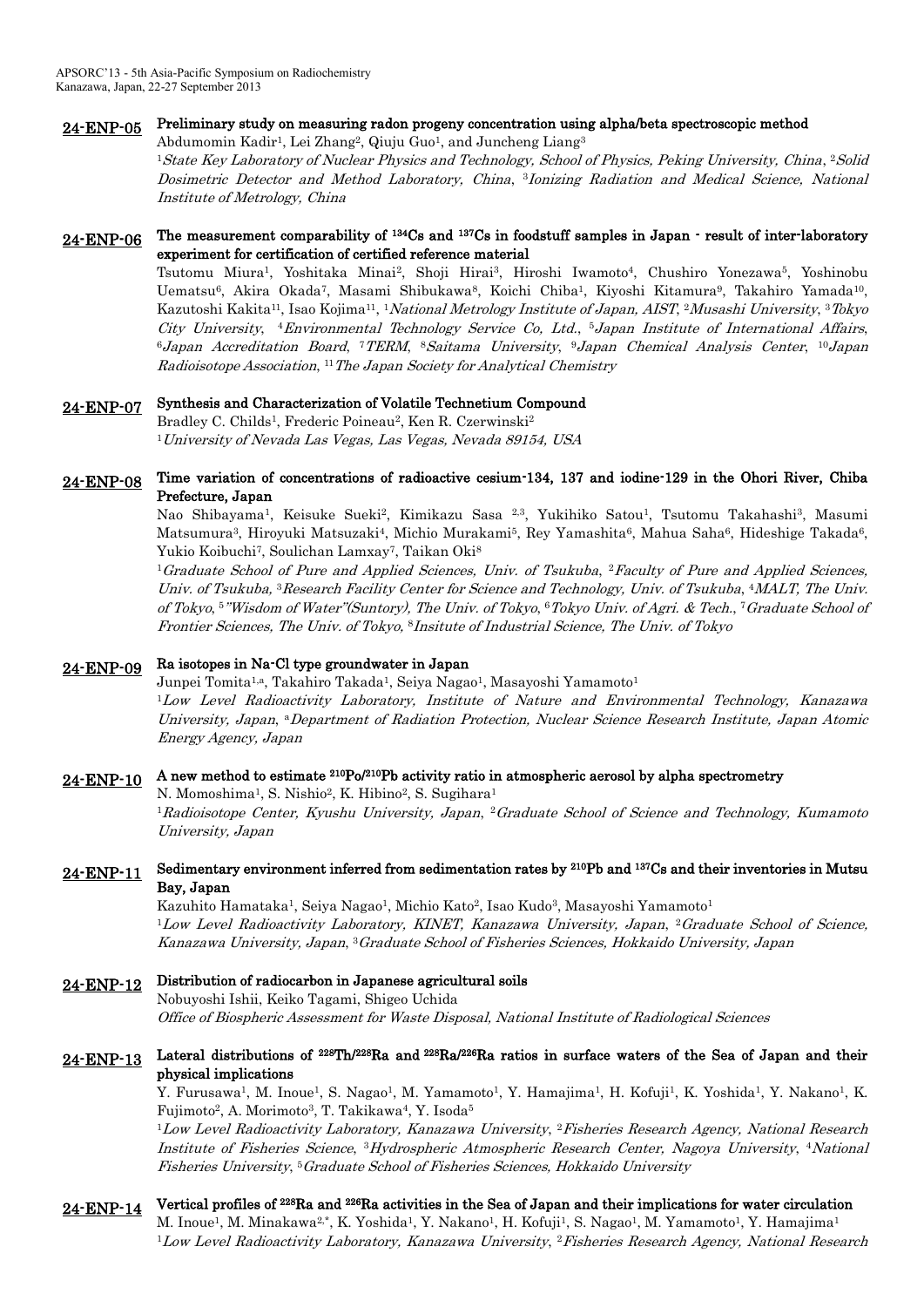Institute of Fisheries Science

#### 24-ENP-15 Induced radioactivity in air and water at medical accelerators

K. Masumoto<sup>1</sup>, K. Takahashi<sup>1</sup>, H. Nakamura<sup>1</sup>, A. Toyoda<sup>1</sup>, K. Iijima<sup>1</sup>, K. Kosako<sup>2</sup>, K. Oishi<sup>2</sup>, F. Nobuhara<sup>3</sup> <sup>1</sup>High Energy Accelerator Research Organization (KEK), <sup>2</sup>Shimizu Co., <sup>3</sup>Tokyo Nuclear Service Co.

## $24$ -ENP-16 Radioactivity determination of <sup>14</sup>C and <sup>3</sup>H in solid waste samples by liquid scintillation counter

Jong-Myoung Lim1\*, Mun-Ja Kang<sup>1</sup> , Kun-Ho Chung<sup>1</sup> , Chang-Jong Kim<sup>1</sup> , Geun-Sik Choi<sup>1</sup> <sup>1</sup>Environmental Radioactivity Assessment Team, Korea Atomic Energy Research Institute, Korea

#### 24-ENP-17 Preparation of pure TiO<sub>2</sub> sorption material

Irena Špendlíková, Jakub Raindl, Mojmír Němec Czech Technical University in Prague, Department of Nuclear Chemistry, Czech Republic

# 24-NPP-01 Mössbauer study of iron carbide nanoparticles produced by sonochemical synthesis

R. Miyatani<sup>1</sup>, Y. Yamada<sup>1</sup>, Y. Kobayashi<sup>2,3</sup> <sup>1</sup>Department of Chemistry, Tokyo University of Science, <sup>2</sup>Department of Engineering Science, The University of Electro-Communications, 3RIKEN

# 24-NPP-02 Mössbauer study of iron fluoride films produced by pulsed laser deposition

K. Shiga<sup>1</sup>, Y. Yamada<sup>1</sup>, Y. Kobayashi<sup>2,3</sup> <sup>1</sup>Department of Chemistry, Tokyo University of Science, <sup>2</sup>Department of Engineering Science, The University of Electro-Communications, 3RIKEN

#### 24-NPP-03 Iron sulfide particles synthesized in liquid phase

R. Shimizu<sup>1</sup>, Y. Yamada<sup>1</sup>, Y. Kobayashi<sup>2,3</sup> <sup>1</sup>Department of Chemistry, Tokyo University of Science, <sup>2</sup>Department of Engineering Science, The University of Electro-Communications, 3RIKEN

# 24-NPP-04 Mössbauer and XRD studies of NiCuZn ferrites By Sol-Gel auto-combustion

Chenglong Lei<sup>1</sup>, Qing Lin<sup>1,2\*</sup>, Haifu Huang<sup>3</sup>, Hui Zhang<sup>1</sup>, Yun He<sup>1</sup> <sup>1</sup>College of Physics and Technology, Guangxi Normal University, China, <sup>2</sup>Department of Information Technology, Hainan Medical College, China, <sup>3</sup>Nanjing National Laboratory of Microstructures and Jiangsu Provincial Laboratory for NanoTechnology,,Department of Physics, Nanjing University, China

#### 24-NPP-05 Thermal stability of locally-associated Al and In impurities in zinc oxide

S. Komatsuda<sup>1</sup>, W. Sato<sup>1,2</sup>, and Y. Ohkubo<sup>3</sup> <sup>1</sup>Graduate School of Natural Science and Technology, Kanazawa University, <sup>2</sup>Institute of Science and Engineering, Kanazawa University, <sup>3</sup>Research Reactor Institute, Kyoto University

### 24-NPP-06 Structure and antimony-121 Mössbauer spectra of hypervalent antimony compounds with an antimony–gold bond in equatorial position

Masashi Takahashi, Asumi Sato, Shiro Matsukawa Department of Chemistry, Toho University, Japan

#### 24-NPP-07 Local structure of <sup>57</sup>Mn/<sup>57</sup>Fe implanted into lithium hydride

Jun Miyazaki<sup>1</sup>, Takashi Nagatomo<sup>2</sup>, Yoshio Kobayashi<sup>3, 4</sup>, Michael K. Kubo<sup>5</sup>, Yasuhiro Yamada<sup>6</sup>, Mototsugu Mihara<sup>7</sup>, Wataru Sato<sup>8</sup>, Kazuya Mae<sup>5</sup>, Shinji Sato<sup>9</sup>, Atsushi Kitagawa<sup>9</sup>

<sup>1</sup>College of Industrial Technology, Nihon University, <sup>2</sup>J-PARC Center, High Energy Accelerator Research Organization, <sup>3</sup>Department of Engineering Science, The University of Electro-Communications, 4RIKEN Nishina Center for Accelerator-Based Science, RIKEN, <sup>5</sup>The Division of Arts and Sciences, International Christian University, <sup>6</sup>Department of Chemistry, Tokyo University of Science, <sup>7</sup>Department of Physics, Osaka University, <sup>8</sup>Institute of Science and Engineering, Kanazawa University, <sup>9</sup>Department of Accelerator and Medical Physics, National Institute of Radiological Sciences

## 24-NPP-08 Evaluation of vacancy-type defects in ZnO by the positron annihilation lifetime spectroscopy

R. Ono<sup>1</sup>, T. Togimitsu<sup>1</sup>, and W. Sato<sup>1,2</sup> <sup>1</sup>Graduate School of Natural Science and Technology, Kanazawa University, <sup>2</sup>Institute of Science and Engineering, Kanazawa University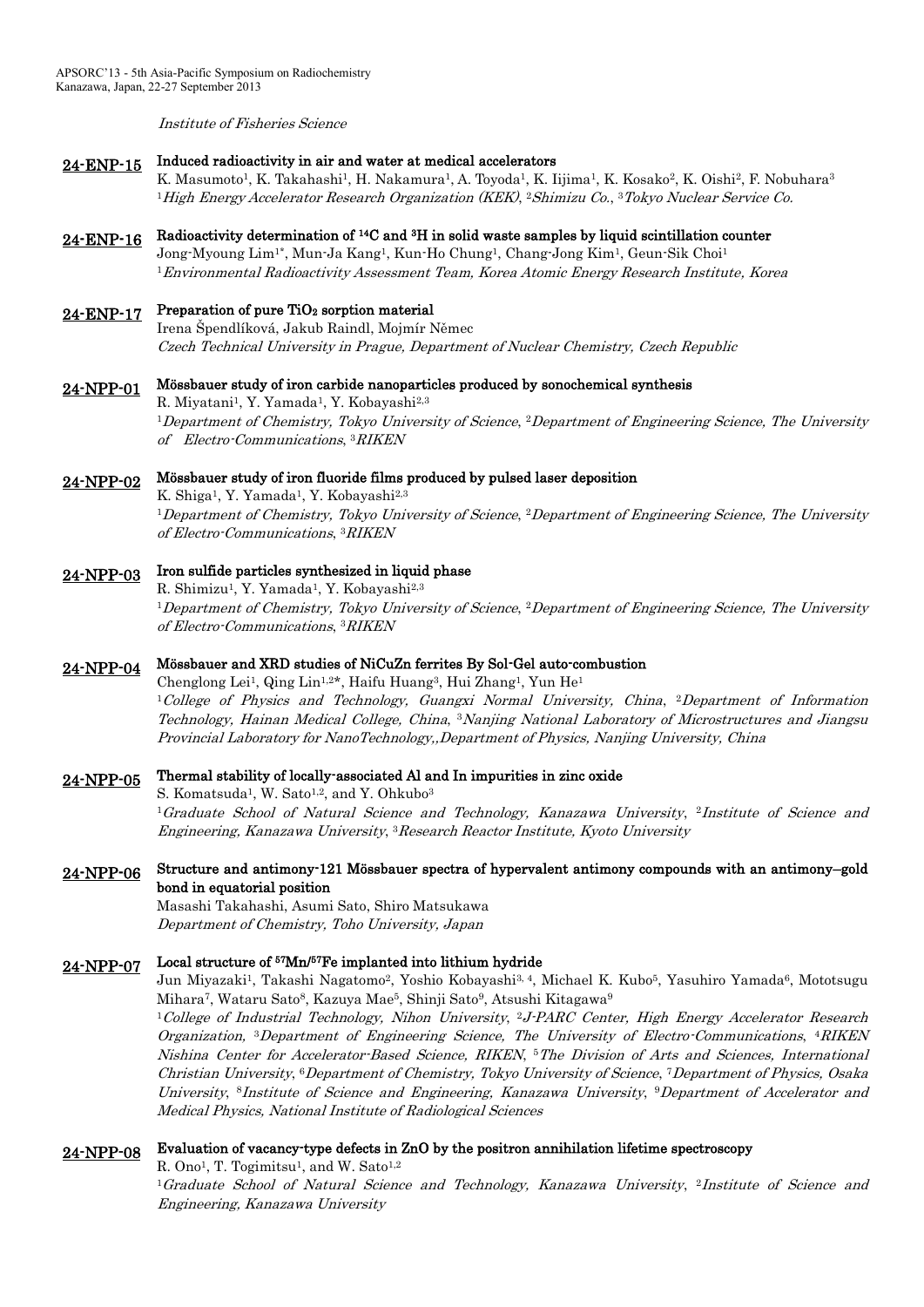### 24-AAP-01 Determination of ultratrace-levels of <sup>99</sup>Tc using ICP-QMS in the low level radioactive waste samples Te-Yen Su, Tsuey-Lin Tsai, Hsin-Chieh Wu, Lee-Chung Men

Chemistry Division, Institute of Nuclear Energy Research, Taiwan, R.O.C.

### 24-AAP-02 Development of an automatic prompt gamma-ray activation analysis system Takahito Osawa<sup>1</sup>

<sup>1</sup>Neutron Imaging and Quantum Beam Analysis Group, Quantum Beam Science Directorate, Japan Atomic Energy Agency

# 24-AAP-03 Concentration of heavy metal elements in Chinese medicine by INAA

S. Ishihara<sup>1</sup>, E. Furuta<sup>2</sup>, N. Iwasaki<sup>1</sup>, Y. Yoshihara<sup>3</sup>, R.Okumura<sup>4</sup>, Y.Iinuma<sup>4</sup> <sup>1</sup> Ochanomizu University, Facility of Sciences, <sup>2</sup>Ochanomizu University, Graduate School of Humanities and Sciences, <sup>3</sup>Ochanomizu University, Facility of Human Life and Environmental Sciences, <sup>4</sup>Kyoto University, Research Reactor Institute

## 24-AAP-04 Application of instrumental neutron activation analysis to assess dietary intake of selenium in Korean adults from meat and eggs

Jong-Hwa Moon<sup>1</sup>, Sun-Ha Kim<sup>1</sup>, Yong-Sam Chung<sup>1</sup>, Ok-Hee Lee<sup>2</sup> <sup>1</sup>Korea Atomic Energy Research Institute, Korea, <sup>2</sup>Dept of Food Science and Nutrition, Yongin University, Korea

## 24-AAP-05 Evaluation of hypoxia at dredged trenches in Tokyo Bay by determination of redox sensitive elements in the sediments

T. Yamagata<sup>1</sup>, K. Shozugawa<sup>1</sup>, R. Okumura<sup>2</sup>, K. Takamiya<sup>2</sup>, M. Matsuo<sup>1</sup>  $^1$ Graduate School of Arts and Sciences, The Univ. of Tokyo,  $^2$ Research Reactor Institute, Kyoto Univ.

## 24-AAP-06 Determination of ultra trace amounts of Mn in iron meteorites by preconcentration neutron activation analysis

Y. Tanaka<sup>1</sup>, Y. Arai<sup>1</sup>, T. Imamura<sup>1</sup>, Y. Oura<sup>1</sup> <sup>1</sup>Department of Chemistry, Tokyo Metropolitan University

#### 24-AAP-07 Instrumental photon activation analysis of geological and cosmochemical samples

Naoki Shirai<sup>1</sup>, Shun Sekimoto<sup>2</sup>, Mitsuru Ebihara<sup>1</sup>  $1$ Tokyo Metropolitan University,  $2$ Kyoto University Research Reactor Institute

# 24-AAP-08 Monte carlo calculation of chloride diffusion in concrete

A. A. Naqvi<sup>1</sup>, Khateeb-ur-Rehman<sup>1</sup>, M. Maslehuddin<sup>2</sup>, O.S.B. Al-Amoudi<sup>3</sup> and M. Raashid<sup>1</sup> <sup>1</sup>Department of Physics, <sup>2</sup>Center for Engineering Research, and <sup>3</sup>Department of Civil and Environmental Engineering King Fahd University of Petroleum and Minerals, Dhahran, Saudi Arabia

# 24-APP-01 Catalysis induced by radiation in fatty acids adsorbed on clay minerals

A. Negron-Mendoza<sup>1\*</sup>, S. Ramos-Bernal<sup>1</sup>, M. Colin-Garcia<sup>2</sup> and F.G. Mosqueira<sup>3</sup> <sup>1</sup>Instituto de Ciencias Nucleares, Universidad Nacional Autonoma de Mexico, México, <sup>2</sup>Instituto de Geología, Universidad Nacional Autonoma de Mexico, México, <sup>3</sup>Dirección General de Divulgación de la Ciencia, Universidad Nacional Autonoma de Mexico, México

- 24-APP-02 Preliminary study for highly sensitive airborne radioiodine monitor Yoshimune Ogata<sup>1,</sup> Tadashi Yamasaki<sup>2</sup>, Ryuji Hanafusa<sup>3</sup> <sup>1</sup>Nagoya University, <sup>2</sup>CEPCO, <sup>3</sup>Fuji Electric
- 24-APP-03 Radiation synthesis and cesium removal of cellulose microsphere based hybrid adsorbent Long Zhao<sup>1\*</sup>, Yanliang Chen<sup>1</sup>, Yuezhou Wei<sup>1</sup> <sup>1</sup>School of Nuclear Science and Engineering, Shanghai Jiao Tong University, China

24-APP-04 Study about separation mechanism of endohedral metallofullerenes with Lewis acid K. Chiba<sup>1</sup>, T. Hamano<sup>1</sup>, E. Takeuchi<sup>1</sup>, K. Akiyama<sup>1</sup>, S. Kubuki<sup>1</sup>, and H. Shinohara<sup>2</sup> <sup>1</sup>Department of Chemistry, Tokyo Metropolitan University, Japan, <sup>2</sup>Graduate School of Science, Nagoya University, Japan

 $24$ -APP-05 Crystal structure and spin state of mixed-crystals of Fe(NCS)<sub>x</sub>(NCBH<sub>3</sub>)<sub>2-x</sub>(bpp)<sub>2</sub> (bpp = 1,3-Bis(4-Pyridyl)Propane)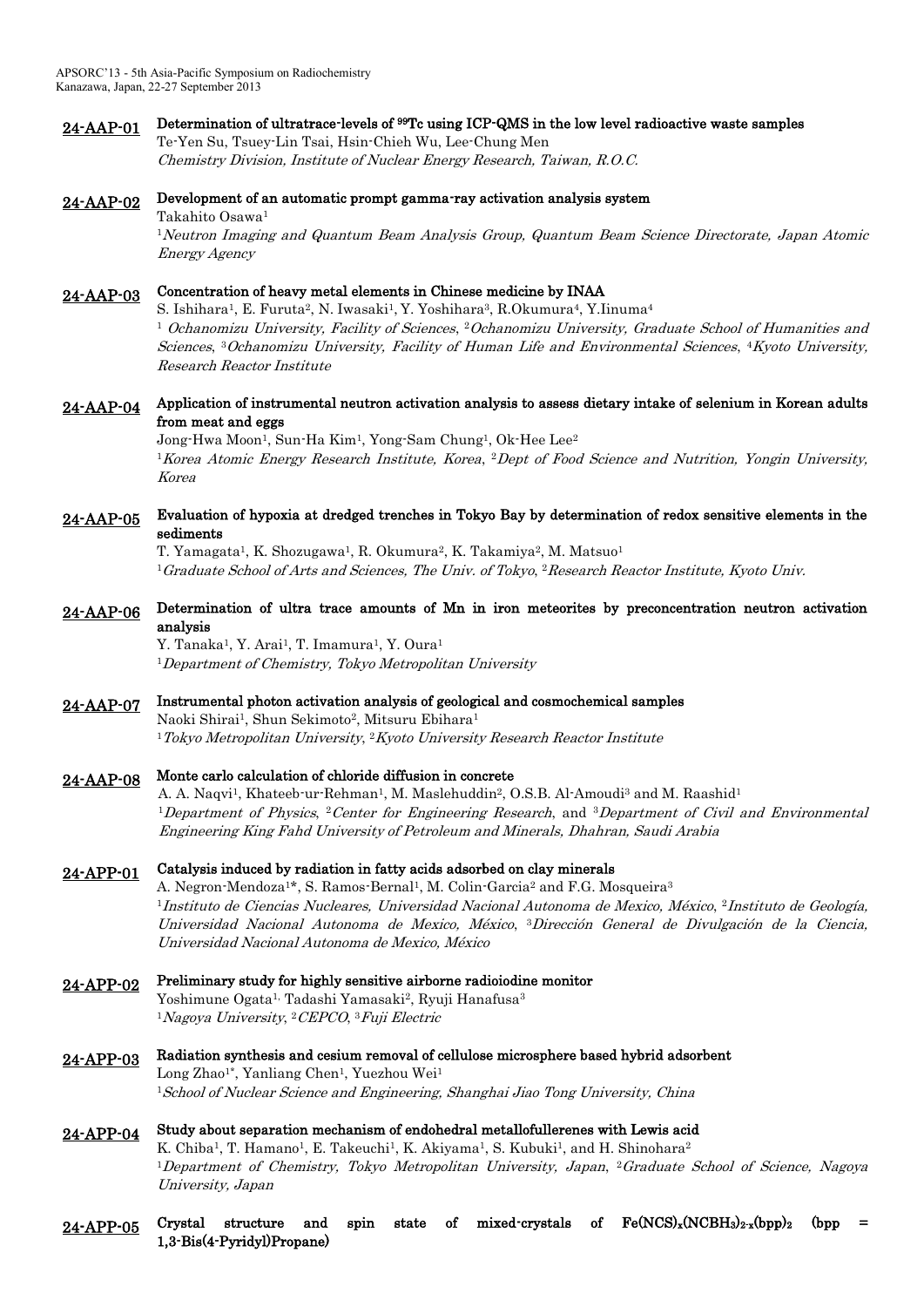Haruka Dote<sup>1</sup> , Hiroki Yasuhara<sup>1</sup> , Satoru Nakashima<sup>2</sup> <sup>1</sup>Graduate School of Science, Hiroshima University, 2Natural Science Center for Basic Research and Development (N-BARD), Hiroshima University

# 24-APP-06 Analysis of fragments of a roman mask using Mössbauer spectroscopy

Paulo de Souza<sup>1,2</sup>, G. Klingelhöfer<sup>3</sup>, P Gütlich<sup>3</sup>, M. Egg<sup>4</sup>

 $^1$ University of Tasmania, Australia,  $^2$ Commonwealth Scientific and Industrial Research Organisation, Australia, <sup>3</sup>Johannes Gutenberg-Universität Mainz, Germany, <sup>4</sup>Römisch-Germanisches Zentralmuseum, Germany

#### 24-APP-07 Synthesis of  $14C$  labeled  $C_{60}$  with higher specific activity

T. Tadai<sup>1</sup>, K. Akiyama<sup>1</sup>, H. Aoshima<sup>2</sup>, R. Ibuki<sup>2</sup>, S. Kubuki<sup>1</sup> <sup>1</sup>Department of Chemistry, Tokyo Metropolitan University, Japan, <sup>2</sup>Vitamin C60 BioResearch Corporation, Japan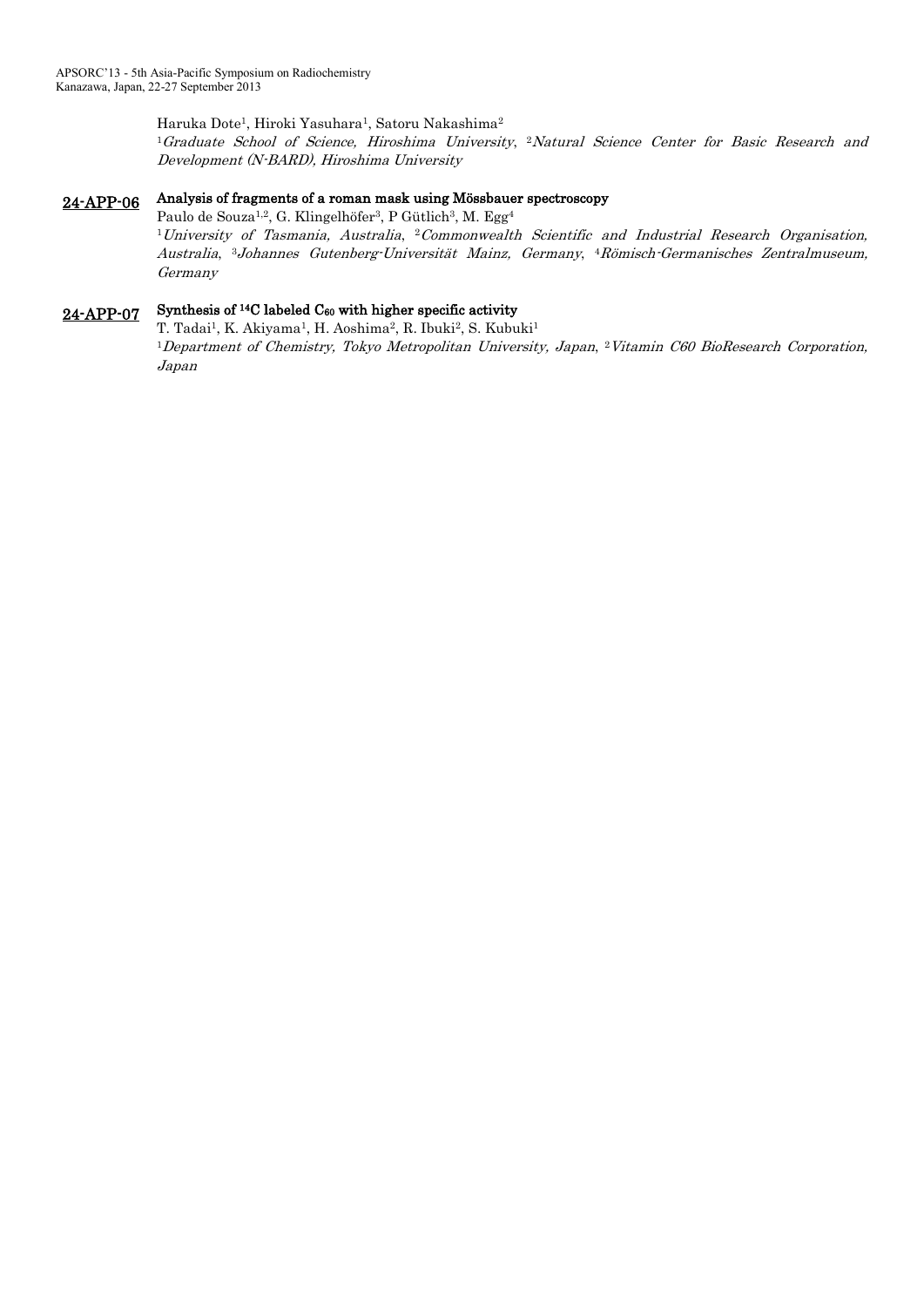# Wednesday, 25 September 2013, Poster Session

Safety Division, Fukushima Prefectural Government

25-FKP-01 <sup>235</sup>U/<sup>238</sup>U Isotopic Ratio in Environmental Samples at the Fukushima Area Y. Shibahara<sup>1,</sup> T. Fujii<sup>1</sup>, S. Fukutani<sup>1</sup>, T. Kubota<sup>1</sup>, R. Okumura<sup>1</sup>, T. Ohta<sup>2</sup>, K. Takamiya<sup>1</sup>, N. Sato<sup>1</sup>, M. Tanigaki<sup>1</sup>, Y. Kobayashi<sup>1</sup>, H. Yoshinaga<sup>1</sup>, H. Yoshino<sup>1</sup>, A. Uehara<sup>1</sup>, S. Mizuno<sup>3</sup>, T. Takahashi<sup>1</sup>, and H. Yamana<sup>1</sup> <sup>1</sup>Research Reactor Institute, Kyoto University, <sup>2</sup>Faculty of Engineering, Hokkaido University, <sup>3</sup>Nuclear Power

25-FKP-02 Particulates of Ag and Pu radioisotopes released from Fukushima Daiichi nuclear power plants H. Kimura<sup>1</sup>, M. Uesugi<sup>2</sup>, A. Muneda<sup>2</sup>, R. Watanabe<sup>1</sup>, A. Yokoyama<sup>3</sup>, T. Nakanishi<sup>4</sup> <sup>1</sup>Grad. School Nat. Sci. Tech., Kanazawa Univ., <sup>2</sup>Col. Sci. Eng., Kanazawa Univ., <sup>3</sup>Inst. Sci. Eng., Kanazawa Univ., <sup>4</sup>Adv. Sci. Res. Cent., Kanazawa Univ.

- $25$ -FKP-03 The measurement of  $14C/12C$  ratios in Japanese plant samples affected by anthropogenic sources R. Hashimoto <sup>1</sup>, A. Inoue <sup>1</sup>, Y. Muramatsu <sup>1</sup>, H. Matsuzaki <sup>2</sup> <sup>1</sup>Depertment of Chemistry, Gakushuin University, <sup>2</sup>School of Engineering, the University of Tokyo
- 25-FKP-04 Radiocesium and stable cesium in edible wild plants (Sansai) collected from forests in Fukushima Prefecture M. Sugiyama<sup>1</sup>, Y. Muramatsu<sup>1</sup>, T.Ohno<sup>1</sup>, M. Sato <sup>2</sup> <sup>1</sup>Gakushuin University, <sup>2</sup>Fukushima Agricultural Technology Center
- 25-FKP-05 Annual Variation of Radioactivity in Marine Biota in the Pacific off Fukushima after TEPCO's Fukushima Daiichi Nuclear Power Station Accident

T. Aono <sup>1</sup>, S. Yoshida <sup>1</sup>, T. Saotome <sup>2</sup>,T. Mizuno <sup>2</sup>, Y. Ito <sup>3</sup>, J. Kanda <sup>3</sup>, T. Ishimaru <sup>3</sup>  $^1$  National Institute of Radiological Sciences,  $^2$  Fukushima prefecture fisheries experimental station,  $^3$  Tokyo University of Marine Science and Technology

25-FKP-06 Migration behavior of <sup>134</sup>Cs and <sup>137</sup>Cs in the Niida River water in Fukushima Prefecture, Japan during 2011-2012

> S. Nagao<sup>1</sup>, M. Kanamori<sup>2</sup>, S. Ochiai<sup>1</sup>, M. Yamamoto<sup>1</sup> <sup>1</sup>Low Level Radioactivity Laboratory, Kanazawa University, <sup>2</sup>Graduate School of Natural Science and Technology, Kanazawa University

- 25-FKP-07 Migration Behavior of Radiocesium Released from Fukushima Daiichi Nuclear Power Plant Accident T. Ohnuki<sup>1</sup>, N. Kozai<sup>1</sup>, F. Sakamoto <sup>1</sup> Japan Atomic Energy Agency
- 25-FKP-08 Research on Atmospheric Radionuclides from the Fukushima Nuclear Accident at the MRI, Japan Y. Igarashi<sup>1</sup>, K. Adachi <sup>1</sup>, T. Tanaka<sup>1</sup>, M. Kajino<sup>1</sup>, T. Sekiyama<sup>1</sup>, T. Maki<sup>1</sup>, Y. Zaizen<sup>1</sup>, M. Mikami<sup>1</sup> <sup>1</sup>Meteorological Research Institute, Japan

## 25-FKP-09 Presuming techniques of radioactive cesium concentration in muscle for beef cattle

T. Ohtsuki<sup>1</sup>, F. Koga<sup>2</sup>, M. Uchida<sup>2</sup>, Y. Ishikawa<sup>2</sup>, T. Takase<sup>3</sup>, K. Kawatsu<sup>3</sup>, M. Mogi<sup>4</sup> S. Murayama<sup>4</sup>, Y. Izumi<sup>4</sup>, H. Kikunaga<sup>1</sup>, T. Tachiya<sup>5</sup>, Y. Shiraishi<sup>2</sup>, K. Endo<sup>2</sup> <sup>1</sup>Research Center for Electron Photon Science, Tohoku University, <sup>2</sup>Fukushima Agricultural Technology Center Livestock Industry Research Center, Fukushima Prefecture, <sup>3</sup>Faculty of Symbiotic System Science, Fukushima University <sup>4</sup> Japan Environment Research Co., LTD, <sup>5</sup>Comtec Eng. Co., LTD, Fukushima

### 25-FKP-10 Spatio-temporal distribution of atmospheric radiocesium at monitoring stations for Suspended Particulate Matter in Fukushima area released from the TEPCO Fukushima Daiichi Nuclear Power Plant accident H. Tsuruta<sup>1</sup>, Y. Oura<sup>2</sup>, M. Ebihara<sup>2</sup>, M. Ishimoto<sup>3</sup>, Y. Katsumura<sup>3</sup>, T. Ohara<sup>4</sup>, T. Nakajima<sup>1</sup>

 $^{\text{\textit{1}}\!$  Atmosphere and Ocean Research Institute, The University of Tokyo, Japan,  $^{\text{\textit{2}}}$  Department of Chemistry, Tokyo Metropolitan University, Japan, <sup>3</sup>Center for Regional Environmental Research, National Institute for Environmental Studies, <sup>4</sup>Nuclear Professional School, The University of Tokyo, Japan

25-EDP-01 Education of Nuclear and Radiochemistry in Hallym University, Korea Y. H. Chung Department of Chemistry, Hallym University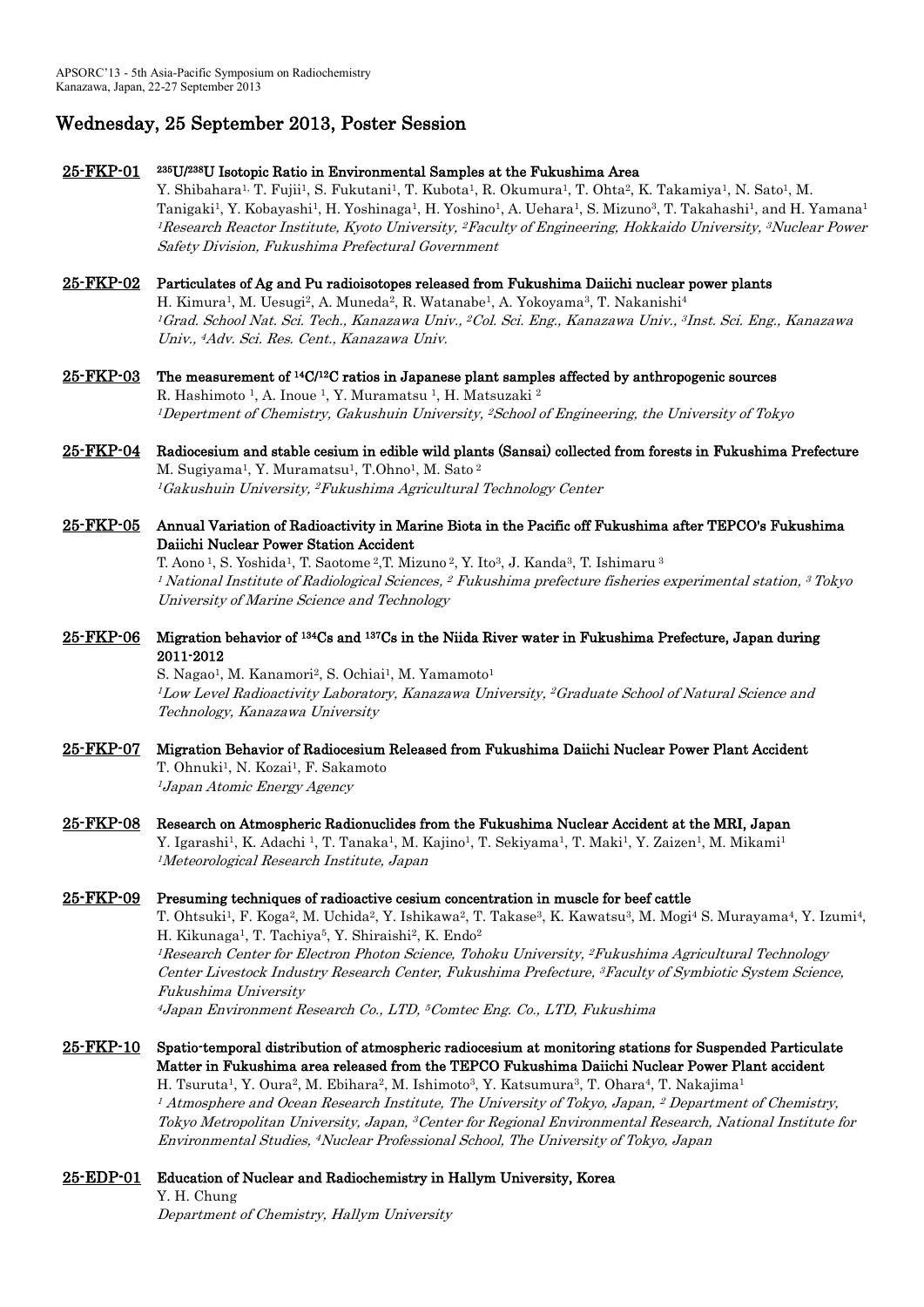# 25-EDP-02 Use of Small <sup>68</sup>Ge/<sup>68</sup>Ga Generators in Experiments for the Education of Radioisotope-related Fields as well as of Natural and Social Sciences in General

T. Nozaki,<sup>1</sup> K. Ogawa<sup>2</sup> <sup>1</sup>School of Sciences, Kitasato University, <sup>2</sup>School of Allied Health Sciences, Kitasato University

# 25-NFP-01 Application of alpha spectrometry to the measurement of a single plutonium particle for nuclear safeguards K. Yasuda, D. Suzuki, F. Esaka and M. Magara

Research group for analytical chemistry, Japan Atomic Energy Agency

## 25-NEP-01 High LET Radiolytic Degradation Studies of Separation Processes for Spent Nuclear Fuel J. Pearson and M. Nilsson

University of California – Irvine, USA, Department of Chemical Engineering and Materials Science

# 25-NEP-02 Effects of helium retention and lithium depletion on tritium behaviors in  $Li<sub>2</sub>TiO<sub>3</sub>$

M. Kobayashi<sup>1</sup>, H. Uchimura<sup>1</sup>, K. Toda<sup>1</sup>, M. Sato<sup>1</sup>, K. Tatunuma<sup>2</sup>, Y. Oya<sup>1</sup> and K. Okuno<sup>1</sup>  $^1$ Radioscience Research Laboratory, Faculty of Science, Shizuoka University,  $^2$ Kaken Co. Ltd.

# 25-NEP-03 Adsorptivity of Various Metal Ions onto Benzo-18-crown-6 and Dibenzo-18-crown-6 Resins

M. Nogami<sup>1</sup>, T. Haratani<sup>1</sup>, Y. Tachibana<sup>2</sup>, T. Kaneshiki<sup>3</sup>, M. Nomura<sup>3</sup>, T. Suzuki<sup>2</sup> <sup>1</sup>Department of Electric and Electronic Engineering, Kinki University, <sup>2</sup>Department of Nuclear System Safety Engineering, Nagaoka University of Technology, <sup>3</sup>Research Laboratories for Nuclear Reactors, Tokyo Institute of Technology

# 25-NEP-04 Cesium adsorption ability and stability of metal hexacyanoferrate irradiated with gamma-rays

M. Arisaka<sup>1</sup>, M. Watanabe<sup>1</sup>, M. Ishizaki<sup>2</sup>, M. Kurihara<sup>2</sup>, R. Chen<sup>3</sup>, H. Tanaka<sup>3</sup> <sup>1</sup>Research Group for Radiochemistry, Nuclear Science and Engineering Directorate, Japan Atomic Energy Agency, <sup>2</sup>Department of Material and Biological Chemistry, Faculty of Science, Yamagata University, <sup>3</sup>Nanosystem Research Institute, National Institute of Advanced Industrial Science and Technology

# 25-NEP-05 Residual Actinides Separation from the DIAMEX/SANEX Secondary Waste and Decontamination of the Spent DIAMEX Solvent from the "Difficult-to-Strip" Elements

J. John, F. Šebesta, K. V. Mareš, F. Klimek, M. Vlk Czech Technical University in Prague, Department of Nuclear Chemistry

# 25-NEP-06 Thorium based Molten Salt Fuel Cycle

Q.-N. Li\*, L. Zhang, W.-X. Li,G.-Z. Wu Shanghai Institute of applied physics, Chinese Academy of Sciences

25-NEP-07 Study on electrochemical behaviors of rare earth elements in FLINAK eutectic salt L.-F. Tian, W. Huang, F. Jiang, C.-F. She, H.-Y. Zheng, D.-W. Long\*, Q.-N. Li Shanghai Institute of applied physics, Chinese Academy of Sciences

## 25-NCP-01 Measurement of cosmogenic nuclides in meteorites by well-type Ge detector in Ogoya Underground Laboratory - Correction of coincidence sum effect for Al-26,Co-56,Na-22 and Co-60 - Y. Hamajima

Kanazawa Univ. LLRL.

# 25-NCP-02 Development of Multipurpose Neutron Irradiation Apparatus at KUR

K. Takamiya<sup>1</sup>, Y. Yoshida<sup>2</sup>, H. Tanaka<sup>1</sup>, T. Fujii<sup>1</sup>, S. Fukutani<sup>1</sup>, T. Sano<sup>1</sup>, H. Yoshino<sup>1</sup>, Y. Iinuma<sup>1</sup>, R. Okumura<sup>1</sup>, S. Shibata<sup>1</sup> <sup>1</sup>Research Reactor Institute, Kyoto University, <sup>2</sup>Graduate School of Engineering, Kyoto University

# 25-NCP-03 Development of a new continuous dissolution apparatus with a hydrophobic membrane for superheavy element chemistry

K. Ooe<sup>1,2</sup>, K. Tsukada<sup>2</sup>,M. Asai<sup>2</sup>, T. K. Sato<sup>2</sup>, A. Toyoshima<sup>2</sup>, S. Miyashita<sup>2</sup>, Y. Nagame<sup>2</sup>, M. Schädel<sup>2</sup>, Y. Kaneya<sup>3</sup>, H. V. Lerum<sup>4</sup>, J. P. Omtvedt<sup>4</sup>, J. V. Kratz<sup>5</sup>, H. Haba<sup>6</sup>, A. Wada<sup>7</sup>, Y. Kitayama<sup>8</sup> <sup>1</sup> Institute of Science and Technology, Niigata University, <sup>2</sup> Japan Atomic Energy Agency, <sup>3</sup>Graduate School of Science and Engineering, Ibaraki University, <sup>4</sup>Department of Chemistry, University of Oslo, <sup>5</sup>Institut für Kernchemie, Universität Mainz, 6Nishina Center for Accelerator-Based Science, RIKEN, 7Department of Chemistry, Tokyo Metropolitan University, <sup>8</sup>Graduate School of Natural Science and Technology, Kanazawa *University*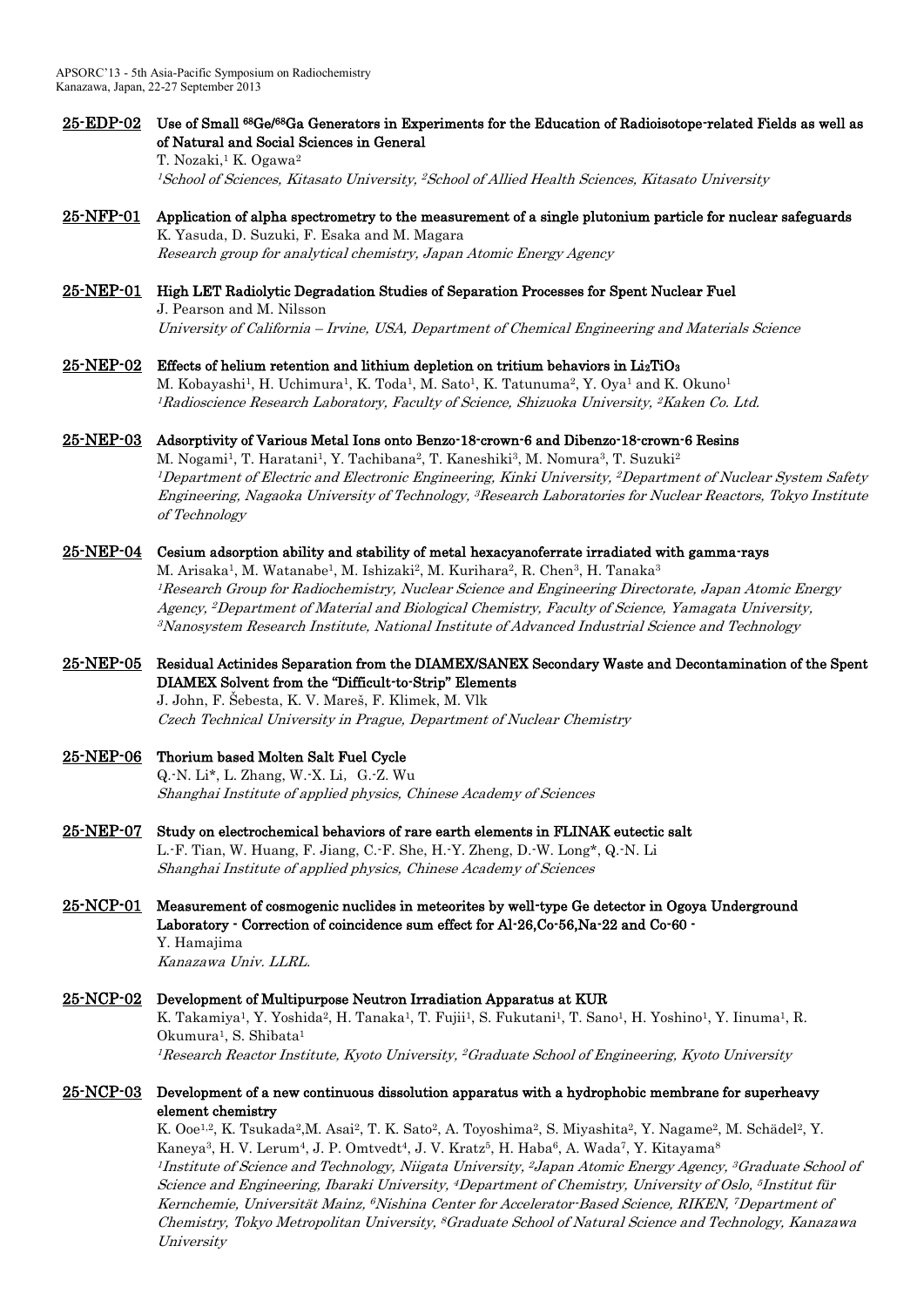## 25-NCP-04 Cross-section Measurements of High Energy Neutron-induced Reactions for Cu and Nb

K. Ninomiya<sup>1</sup>, T. Omoto<sup>1</sup>, R. Nakagaki<sup>1</sup>, N. Takahashi<sup>1</sup>, Y. Kasamatsu<sup>1</sup>, A. Shinohara<sup>1</sup>, S. Sekimoto<sup>2</sup>, H. Yashima<sup>2</sup>, S. Shibata<sup>2</sup>, T. Shima<sup>3</sup>, H. Matsumura<sup>4</sup>, M. Hagiwara<sup>4</sup>, Y. Iwamoto<sup>5</sup>, D. Satoh<sup>5</sup>, M. W. Caffee<sup>6</sup> and K. Nishiizumi<sup>7</sup>

 $^{\rm 1}$  Graduate School of Science, Osaka University,  $^{\rm 2}$  Research Reactor Institute, Kyoto University,  $^{\rm 3}$  Research Center of Nuclear Physics, Osaka University, <sup>4</sup> Radiation Research Center, High Energy Accelerator Organization, <sup>5</sup> Nuclear Science and Engineering Directorate, Japan Atomic Energy Agency, <sup>6</sup> Department of Physics, Purdue University, <sup>7</sup> Space Sciences Laboratory, University of California

## 25-NCP-05 Development of a rapid solvent extraction technique with flow injection analysis for superheavy element chemistry

T. Koyama<sup>1</sup>, N. Goto<sup>1</sup>, M. Murakami<sup>1,2</sup>, K. Ooe<sup>1</sup>, H. Haba<sup>2</sup>, J. Kaneya<sup>2</sup>, S. Goto<sup>1</sup>, and H. Kudo<sup>1</sup> <sup>1</sup>Department of Chemistry, Faculty of Science, Niigata University, <sup>2</sup>Nishina Center for Accelerator-Based Science, RIKEN

## 25-NCP-06 Solid-liquid extraction of Mo and W by Aliquat 336 from HF and HCl solutions towards extraction chromatography experiments of Sg

Y. Komori<sup>1</sup>, T. Yokokita<sup>1</sup>, K. Toyomura<sup>1</sup>, K. Nakamura<sup>1</sup>, Y. Kasamatsu<sup>1</sup>, H. Haba<sup>2</sup>, J. Kanaya<sup>2</sup>, M. Huang<sup>2</sup>, Y. Kudou<sup>2</sup>, A. Toyoshima<sup>3</sup>, N. Takahashi<sup>1</sup>, A. Shinohara<sup>1</sup> <sup>1</sup>Graduate School of Science, Osaka University, <sup>2</sup>Nishina Center for Accelerator-Based Science, RIKEN, <sup>3</sup>Advanced Science Research Center, Japan Atomic Energy Agency

## 25-NCP-07 Off-line isothermal gas chromatography of Zr and Hf compounds

Y.Oshimi, S.Goto, T.Taguchi, T.Tomitsuka, K.Ooe, H.Kudo Department of Chemistry, Faculty of Science, Niigata University

## 25-NCP-08 Chemical studies of Rf and Db in liquid-phases using automated rapid chemical separation apparatuses at JAEA

K. Tsukada<sup>1</sup>, A. Toyoshima<sup>1</sup>, M. Asai<sup>1</sup>, Y. Kasamatsu<sup>2</sup>, Z. J. Li<sup>3</sup>, Y. Ishii<sup>1</sup>, H. Haba<sup>4</sup>, T. K. Sato<sup>1</sup>, Y. Nagame<sup>1</sup>, M. Schädel<sup>1</sup>

<sup>1</sup> Japan Atomic Energy Agency, <sup>2</sup> Graduate School of Science, Osaka University, <sup>3</sup> Institute of High Energy Physics, Chinese Academy of Science, <sup>4</sup> Nishina Center for Accelerator Based Science, RIKEN

## 25-NCP-09 Solvent extraction of hexavalent Mo and W using 4-isopropyltropolone (Hinokitiol) for Seaborgium (Sg) reduction experiment

S. Miyashita<sup>1</sup>, A. Toyoshima<sup>1</sup>, K. Ooe<sup>2</sup>, M. Asai<sup>1</sup>, T. K. Sato<sup>1</sup>, K. Tsukada<sup>1</sup>, Y. Nagame<sup>1</sup>, M. Schädel<sup>1</sup>, Y. Kaneya<sup>3</sup>, H. Haba<sup>4</sup>, J. Kanaya<sup>4</sup>, M. Huang<sup>4</sup>, Y. Kitayama<sup>5</sup>, A. Yokoyama<sup>5</sup>, A. Wada<sup>6</sup>, Y. Oura<sup>6</sup> J. V. Kratz<sup>7</sup>, H. V. Lerum<sup>8</sup> and J. P. Omtvedt<sup>8</sup>

<sup>1</sup>Advanced Science Research Center, Japan Atomic Energy Agency, Tokai, <sup>2</sup> Institute of Science and Technology, Niigata University, <sup>3</sup>Graduate School of Science and Engineering, Ibaraki University, <sup>4</sup>Nishina Center for Accelerator-Based Science, RIKEN, <sup>5</sup>College and Institute of Science and Engineering, Kanazawa University, <sup>6</sup>Graduate School of Science and Engineering, Tokyo Metropolitan University, <sup>7</sup>Institut für Kernchemie, Universität Mainz, <sup>8</sup>Department of Chemistry, University of Oslo

## 25-NCP-10 Development of Surface Ionization Ion-source for Determination of the First Ionization Potentials of Heavy Actinides

Y. Kaneya<sup>1,2</sup>, T. K. Sato<sup>2</sup>, M. Asai<sup>2</sup>, K. Tsukada<sup>2</sup>, A. Toyoshima<sup>2</sup>, S. Miyashita<sup>2</sup>, Y. Nagame<sup>1,2</sup>, M. Schädel<sup>2</sup>, N. Sato<sup>3</sup>, K. Ooe<sup>4</sup>, A. Osa<sup>5</sup>, S. Ichikawa<sup>2,6</sup>, T. Stora<sup>7</sup>, J. V. Kratz<sup>8</sup>

<sup>1</sup>Graduate School of Science and Engineering, Ibaraki University, <sup>2</sup>Advanced Science Research Center, Japan Atomic Energy Agency, <sup>3</sup>Nuclear Science and Engineering Directorate, Japan Atomic Energy Agency, <sup>4</sup> Institute of Science and Technology, Niigata University, <sup>5</sup>Department of Research Reactor and Tandem Accelerator, Japan Atomic Energy Agency, <sup>6</sup>Nishina Center for Accelerator Based Science, RIKEN, <sup>7</sup>ISOLDE, CERN, <sup>8</sup> Institut für Kernchemie, Universität Mainz

## $25\text{-}NCP-11$  Comparison of the decay constants of  ${}^{51}Cr$  with various valence states

H. Kikunaga<sup>1</sup>, K. Takamiya<sup>2</sup>, K. Hirose<sup>1\*</sup>, and T. Otsuki<sup>1</sup> <sup>1</sup>Research Center for Electron Photon Science, Tohoku University, <sup>2</sup>Research Reactor Institute, Kyoto University, \*Present address: Advanced Science Research Center, Japan Atomic Energy Agency

## $25\text{-NCP-12}$  Selective Separation of Strontium (II) from Nitric Acid Solution by a Macroporous Silica-based DtBuCH18C6 Adsorbent Modified with Surfactants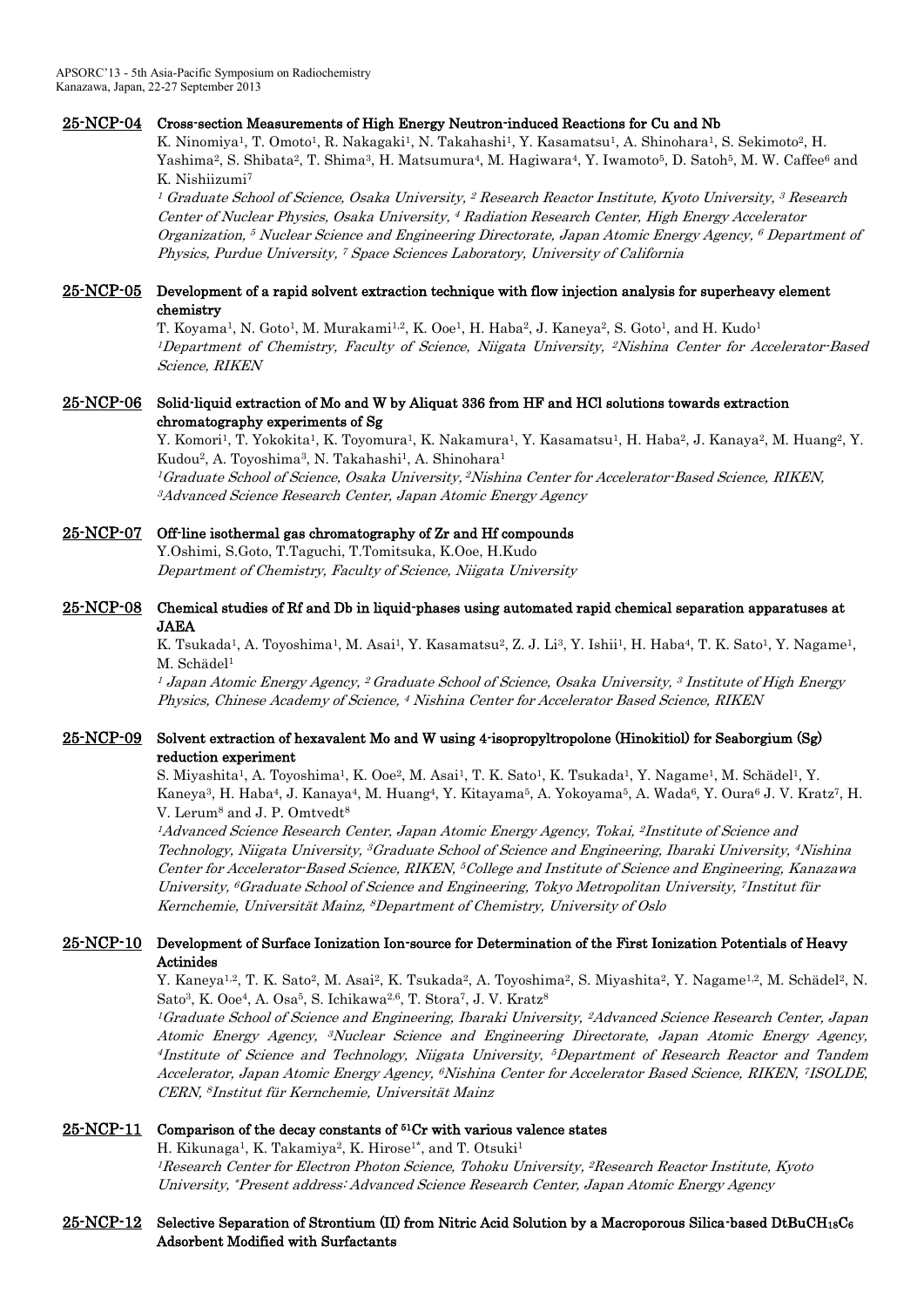Y. Wu, Z. Chen, Y. Wei\* School of Nuclear Science and Engineering, Shanghai Jiao Tong University

### 25-NCP-13 Exploring the Synthesis and Characterization of Binary Technetium Chlorides and Bromides

E. Johnstone<sup>1</sup>, F. Poineau<sup>1</sup>, P. M. Forster<sup>1</sup>, P. Weck,<sup>2</sup> C. D. Malliakas<sup>3</sup>, E. Kim<sup>4</sup>, M. G. Kanatzidis<sup>3</sup>, B. L. Scott<sup>5</sup>, A. P. Sattelberger<sup>6</sup>, and K. R. Czerwinski<sup>1</sup>

<sup>1</sup>Department of Chemistry, University of Nevada Las Vegas, Las Vegas, <sup>2</sup>Sandia National Laboratories,  $^3$ Department of Chemistry, Northwestern University,  $^4$ Department of Physics and Astronomy, University of Nevada, <sup>5</sup>Materials Physics and Applications Division, Los Alamos National Laboratory, <sup>6</sup>Energy Engineering and Systems Analysis Directorate, Argonne National Laboratory

## 25-ACP-01 Solvent Extraction of Americium(III) and Europium(III) Using Hydroxyoctanoic Acid and N-heteroaromatic Compound

M. Seike<sup>1</sup>, M. Eguchi<sup>1</sup>, A. Shinohara<sup>1</sup>, T. Yoshimura<sup>2</sup>  $^1G$ raduate School of Science, Osaka University,  $^2R$ adioisotope Research Center, Osaka University

25-ACP-02 Stability of uranyl peroxo-carbonato complex ions in the presence of metal oxide in carbonate media D.-Y. Chung<sup>1</sup>, M.-S. Park<sup>1</sup>, K.-Y. Lee<sup>1</sup>, H.-B. Yang<sup>1</sup>, E.-H. Lee<sup>1</sup>, K.-W. Kim<sup>1</sup>, J.-K. Moon<sup>1</sup>

<sup>1</sup>Korea Atomic Energy Research Institute

### 25-ACP-04 Raman Spectroscopic Study on Uranyl and Neptunyl Complexes in Highly Concentrated Calcium Chloride T. Fujii<sup>1</sup>, A. Uehara<sup>1</sup>, Y. Kitatsuji<sup>2</sup>, and H. Yamana<sup>1</sup>

<sup>1</sup>Division of Nuclear Engineering Science, Research Reactor Institute, Kyoto University, <sup>2</sup>Nuclear Science and Engineering Directorate, Japan Atomic Energy Agency

### 25-ACP-05 Electrode Reaction of Actinide Ions in a Weak Acidic Solution

Y. Kitatsuji<sup>1</sup>, H. Otobe<sup>1</sup>, T. Kimura<sup>1</sup> <sup>1</sup>Nuclear Science and Engineering Directorate, Japan Atomic Energy Agency

## 25-ACP-06 Biomineralization of uraninite and uranyl phosphate controlled by organic acids

Y. Suzuki<sup>1</sup>, N. Kozai<sup>2</sup>, T. Ohnuki<sup>2</sup> <sup>1</sup>Graduate School of Bionics, Tokyo University of Technology, <sup>2</sup>Advanced Research Center, Japan Atomic Energy Agency

# 25-ACP-07 Comparison of the spectroscopic characteristics of uranium species when U(III) in a LiCl-KCl molten salt is leached out with water and ionic liquid

H.-J. Im, K. Song Nuclear Chemistry Research Division, Korea Atomic Energy Research Institute

25-ACP-08 Distribution of Neptunium in PUREX streams

N. Rawat, A. Kar, M.A. Mahajan, N.B. Khedekar, R.M. Sawant, B. S. Tomar and K. L. Ramakumar Radioanalytical Chemistry Division, Bhabha Atomic Research Centre

# 25-ACP-09 α-Radiation Effect on Solvent Extraction of Minor Actinide Y. Sugo<sup>1</sup>, Y. Sasaki<sup>2</sup>, M. Taguchi<sup>1</sup>, N. S. Ishioka<sup>1</sup> <sup>1</sup>Quantum Beam Science Directorate, Japan Atomic Energy Agency, <sup>2</sup>Nuclear Science and Engineering Directorate, Japan Atomic Energy Agency

# 25-ENP-01 Retardation and Release Study of U(VI) on Phlogopite at Conditions Relevant to Uranium Contamination in Environment

D. Pan<sup>1,2</sup>, Z. Wang<sup>2</sup>, W. S. Wu<sup>1</sup> <sup>1</sup> Radiochemistry Laboratory, Lanzhou University, <sup>2</sup> Pacific Northwest National Laboratory

# 25-ENP-02 Application of Simplified Desorption Method to Sorption Study: (2) Sorption of Neptunium (V) on Montmorillonite-based Mixtures

N. Kozai<sup>1</sup>, T. Ohnuki<sup>1</sup> <sup>1</sup> Japan Atomic Energy Agency

## 25-ENP-03 Continuous measurement of radon exhalation rate of soil in Beijing

L. Zhang<sup>1, 2</sup>, K. S.<sup>2</sup>, Q. Guo<sup>2</sup> <sup>1</sup>Solid Dosimetric Detector and Method Laboratory, <sup>2</sup>State Key Laboratory of Nuclear Physics and Technology,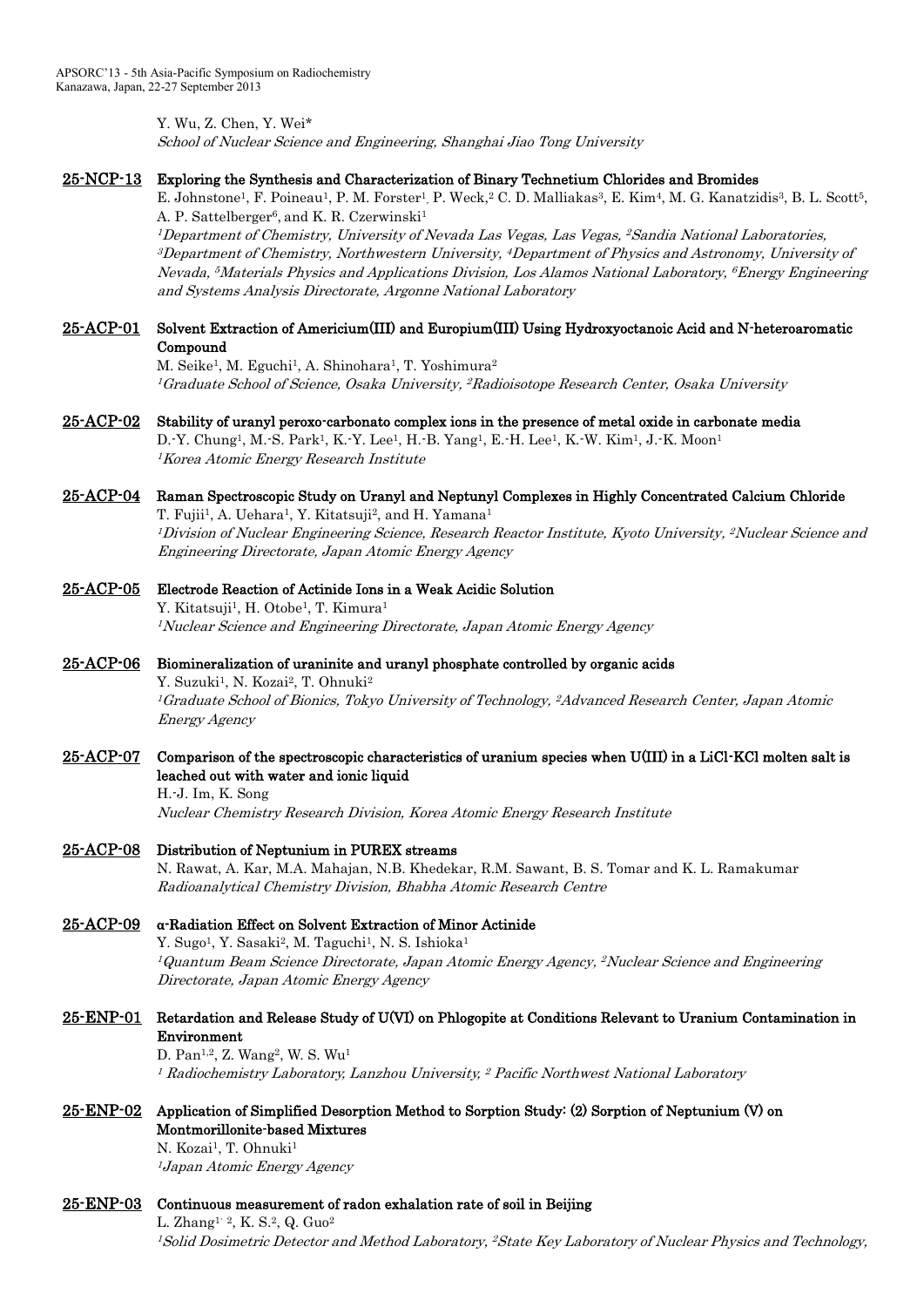School of Physics, Peking University

## 25-ENP-04 Dosimetric Evaluation of Thoron Exposure in Three Typical Rural Indoor Environments in China

L. Zhang<sup>1</sup>, Q. Guo<sup>2</sup>, S. Wang<sup>1</sup> <sup>1</sup>Solid Dosimetric Detector and Method Laboratory, <sup>2</sup>State Key Laboratory of Nuclear Physics and Technology, School of Physics, Peking University

# 25-ENP-05 Binary Technetium Phosphide Synthesis at Low Temperature Conditions

B. C. Childs<sup>1</sup>, W. M. Kerlin<sup>1</sup>, K. R. Czerwinski<sup>1</sup> <sup>1</sup>University of Nevada Las Vegas

## 25-ENP-06 Dissolution behavior of <sup>137</sup>Cs absorbed on the green tea leaves Y. Oya<sup>1</sup>, H. Uchimura<sup>1</sup>, K. Toda<sup>1</sup>, T. Ikka<sup>2</sup>, A. Morita<sup>2</sup>, K. Okuno<sup>1</sup> <sup>1</sup>Graduate School of Science, Shizuoka University, <sup>2</sup>Graduate School of Agriculture, Shizuoka University

## 25-ENP-07 Characterization on the Radioactive Aerosols Dispersed during Plasma Arc Cutting of Radioactive Metal Piping

T. Shimada<sup>1</sup> and T. Tanaka<sup>1</sup> <sup>1</sup> Nuclear Safety Research Center, Japan Atomic Energy Agency

### 25-ENP-08 A passive collection method for whole size fractions of suspended river materials

T. Matsunaga<sup>1</sup>, T. Nakanishi<sup>1</sup>, E. Takeuchi<sup>1</sup>, S. Nishimura<sup>1</sup>, K. Tsuduki<sup>1</sup>, M. Atarashi-Andoh<sup>1</sup>, J. Koarashi<sup>1</sup>, S. Otosaka<sup>1</sup>, T. Sato<sup>2</sup>, S. Nagao<sup>3</sup>

<sup>1</sup>Nuclear Science and Engineering Directorate, Japan Atomic Energy Agency, <sup>2</sup>Division of Sustainable Resources Engineering, Graduate School of Engineering, Hokkaido University, <sup>3</sup>Low Level Radioactivity Laboratory, Institute of Nature and Environmental Technology, Kanazawa University

### 25-ENP-09 Study of factors controlling organic pollution in Lake Kiba

Y. Kawano<sup>1</sup>, S. Nagao<sup>1</sup>, S. Ochiai<sup>1</sup>, M. Yamamoto<sup>1</sup> <sup>1</sup>Low Level Radioactivity Laboratory, Kanazawa Univ.

### 25-ENP-10 Rapid monitoring particulate Radiocesium with nonwoven fabric cartridge filter and application to field monitoring

H. Tsuji<sup>1</sup>, Y. Kondo<sup>2</sup>, S. Kawashima<sup>2</sup>, T. Yasutaka<sup>1</sup>  $^{\rm 1}$  National Institute of Advanced Industrial Science and Technology,  $^{\rm 2}$  Japan Vilene Company. Ltd.

# 25-ENP-11 In-situ measurement of <sup>134</sup>Cs and <sup>137</sup>Cs in seabed by underwater γ-spectrometry systems and application for the survey to the Fukushima Dai-ichi NPP accident

H. Kofuji

Japan Marine Science Foundation

### 25-ENP-12 Radiocarbon dating of molluscan shells and its application

Y. Miyata<sup>1, 2, 3</sup>, H. Matsuzaki<sup>2</sup> <sup>1</sup>The Low Level Radioactivity Laboratory (LLRL), Institute of Nature and Environmental Technology, Kanazawa University, <sup>2</sup>The College of Liberal Arts, International Christian University, <sup>3</sup>National Museum of Japanese History, <sup>4</sup>Department of Nuclear Engineering and Management, School of Engineering (MALT), The University of Tokyo

### 25-ENP-13 Concentration of Uranium on TiO-PAN and NaTiO-PAN Composite Absorbers

A. Motl, F. Šebesta, J. John, I. Špendlíková, M. Němec Czech Technical University in Prague, Department of Nuclear Chemistry

## $25$ -ENP-14 Use of radon to characterise surface water recharge to groundwater

N Hermanspahn,<sup>1</sup> M Close,<sup>1</sup> M Matthews,<sup>1</sup> L Burbery,<sup>1</sup> P Abraham,<sup>1</sup> <sup>1</sup> Institute of Environmental Science and Research (ESR), Christchurch

### 25-RPP-01 Production and Utilization of Radioactive Astatine Isotopes in the <sup>7</sup>Li+natPb Reaction

I. Nishinaka<sup>1</sup>, A. Yokoyama<sup>2</sup>, K. Washiyama<sup>2</sup>, R. Amano<sup>2</sup>, E. Maeda<sup>2</sup>, N. Yamada<sup>2</sup>, H. Makii<sup>1</sup>, A. Toyoshima<sup>1</sup>, S. Watanabe<sup>1</sup>, N. S. Ishioka<sup>1</sup>, K. Hashimoto<sup>1</sup> <sup>1</sup> Japan Atomic Energy Agency (JAEA), 2Kanazawa University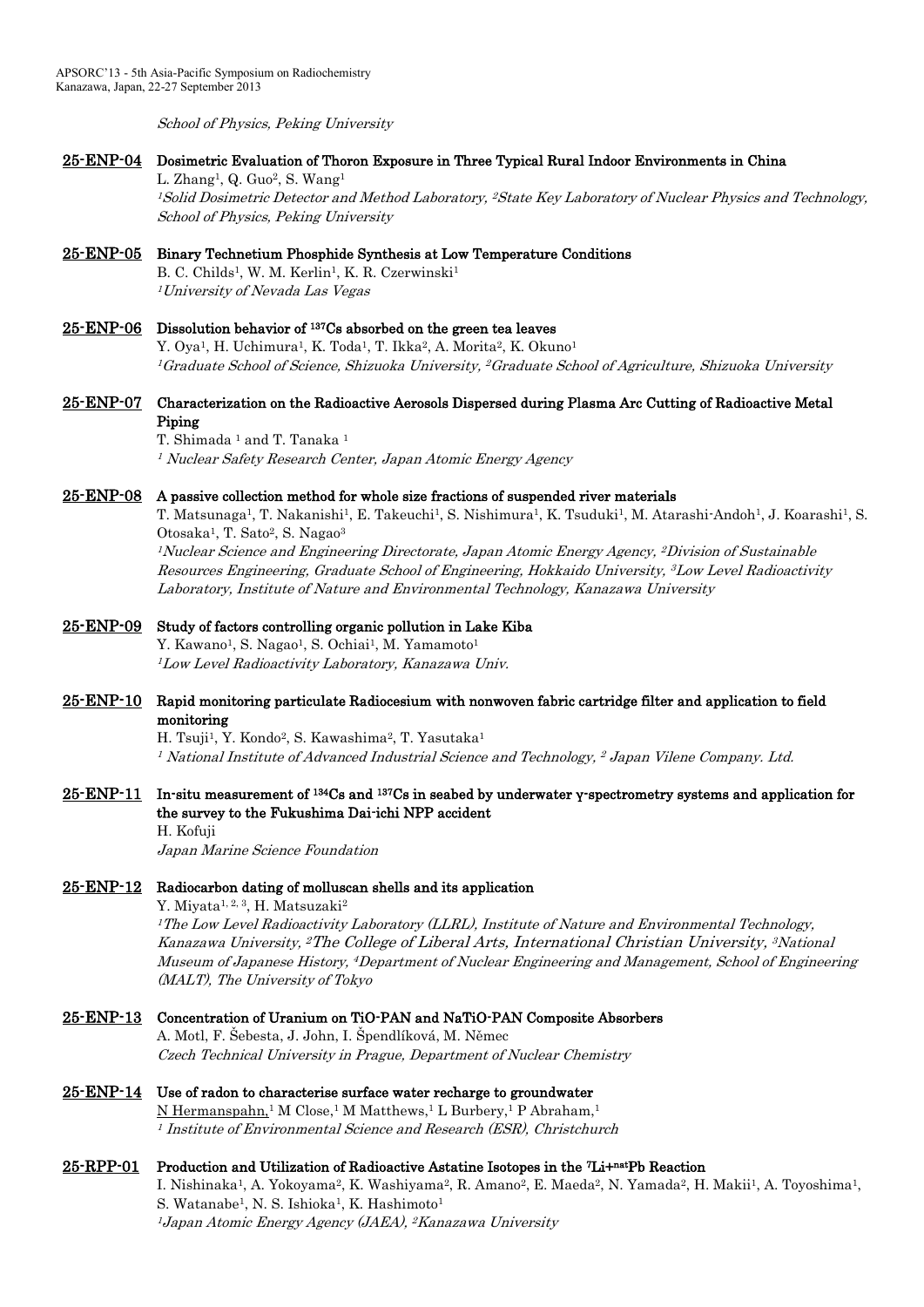## 25-RPP-02 Production of actinium-225 from natural thorium irradiated with protons

A. N. Vasiliev<sup>1</sup>, V. S. Ostapenko<sup>1</sup>, R. A. Aliev<sup>1</sup>, S. N. Kalmykov<sup>1</sup>, E. V. Lapshina<sup>2</sup>, S. V. Ermolaev<sup>2</sup> and B. L. Zhuikov<sup>2</sup>

<sup>1</sup>Chemisrtry Department, Lomonosov Moscow State University, Leninskie Gory, <sup>2</sup> Institute for Nuclear Research of Russian Academy of Sciences, 60 th October Anniversary Prospect

### 25-RPP-03 Development of <sup>99</sup>Mo<sup>-99m</sup>Tc Domestic Production with High-Density MoO<sub>3</sub> Pellets by (n, r) Reaction

K. Tsuchiya\*1, M. Tanase\*2, T. Shiina\*2, A. Ohta\*2, M. Kobayashi\*3, A. Yamamoto\*3, Y. Morikawa\*3, M. Kaminaga\*1, H. Kawamura\*1

\*1 Japan Atomic Energy Agency, \*2 Chiyoda Technol Corporation \*3 FUJIFILM RI Pharma Co. Ltd.

### 25-RPP-04 Preparation of <sup>99</sup>Mo<sup>-99m</sup>Tc by using Spallation Neutron

Y. Hayashi\*1, N. Takahashi1, K.Nakai1, H. Ikeda<sup>2</sup>, G. Horitsugi<sup>2</sup>, T. Watabe<sup>2</sup>, Y. Kanai<sup>2</sup>, H. Watabe<sup>2</sup>, E. Shimosegawa<sup>2</sup>, Y. Miyake<sup>2</sup>, J. Hatazawa<sup>2</sup>, M. Fukuda<sup>3</sup>, K. Hatanaka<sup>3</sup>, K. Takamiya<sup>4</sup>, S. Yamamoto<sup>5</sup>, Y. Kasamatsu<sup>1</sup> and A. Shinohara<sup>1</sup>

 $^{\rm I}$  Graduate School of Science, Osaka University,  $^{\rm 2}$  Graduate School of Medicine, Osaka University,  $^{\rm 3}$  Research Center for Nuclear Physics, Osaka University, <sup>4</sup> Kyoto University Research Reactor Institute, <sup>5</sup> Graduate School of Medicine, Nagoya University

### 25-RPP-05 Development of Automated Measurement System for Radioactive Intensities of Sealed Small Radiation Sources (Iodine-125 Seed Source) for Brachytherapy

M. Sakama,<sup>1</sup>, \_ H. Ikushima,<sup>2</sup> T. Saze,<sup>3</sup> Y. Nagano,<sup>4</sup> T. Yamada,<sup>5</sup> T. Ichiraku,<sup>5</sup> H. Takai,<sup>5</sup> Y. Kuwahara,<sup>6</sup> and S. Nakayama<sup>7</sup>

<sup>1</sup>Department of Radiological Science (also Advanced Radio-Analytical Chemistry, Division of Biomedical Information Sciences, Institute of Health Biosciences, The University of Tokushima, <sup>2</sup>Department of Radiation Therapy Technology, Division of Biomedical Information Sciences,, Institute of Health Biosciences, The University of Tokushima, <sup>3</sup>Otsuka Pharmaceutical Factory, <sup>4</sup>Department of Radiological Science, Division of Biomedical Information Sciences, Institute of Health Biosciences, The University of Tokushima, <sup>5</sup>Dairyu Co. Ltd., <sup>6</sup>Radioisotope Center, The University of Tokushima, <sup>7</sup>Department of Nuclear Science, Institute of Socio-Arts and Sciences, The University of Tokushima

### 25-RPP-06 Extraction of astatine isotopes for development of radiopharmaceuticals

E. Maeda<sup>1</sup>, A.Yokoyama<sup>2</sup>, T. Taniguchi<sup>1</sup>, K. Washiyama<sup>3</sup> I. Nishinaka<sup>4</sup> <sup>1</sup>Grad. School Nat. Sci., Tech. Kanazawa Univ., <sup>2</sup>Inst. Sci. Eng., Kanazawa Univ., <sup>3</sup>Sch. of Health Sci., College of Med., Pharma. Health Sci., Kanazawa Univ., <sup>4</sup>ASRC, Japan Atomic Energy Agency

# 25-RPP-07 Lutetium-177 Complexation of DOTA and DTPA in the Presence of Competing Metals

S. Watanabe<sup>1</sup>, K. Hashimoto<sup>2</sup>, N. S Ishioka<sup>1</sup> <sup>1</sup>Medical Radioisotope Application Group, Quantum Beam Science Directorate, Japan Atomic Energy Agency, <sup>2</sup> Medical Radioisotope Application Group, Quantum Beam Science Directorate, Japan Atomic Energy Agency

### 25-RPP-08 Enabling personalized medicine with the use of theragnostic radiopharmaceuticals

S. Srivastava

Collider-Accelerator Department, Brookhaven National Laboratory

## 25-NPP-01 Hyperfine Fields at <sup>140</sup>Ce in He-Doped Fe

Y. Ohkubo<sup>1</sup>, A. Taniguchi<sup>1</sup>, Q. Xu<sup>1</sup>, M. Tanigaki<sup>1</sup>, K. Sato<sup>1</sup> and M. Tsuneyama<sup>2</sup> <sup>1</sup>Research Reactor Institute, Kyoto University, <sup>2</sup>Grauduate School of Science, Kyoto University

### 25-NPP-02 Mössbauer studies of lanthanum doped Ni0.4Cu0.2Zn0.4Fe2O4 ferrites by Sol-Gel autocombustion

Q. Lin<sup>1,2</sup>, C. Lei<sup>1\*</sup>, H. Huang<sup>3</sup>, H. Zhang<sup>1</sup>, Y. He<sup>1</sup>  $^{1}$ College of Physics and Technology, Guangxi Normal University,  $^{2}$ Department of Information Technology, Hainan Medical College, <sup>3</sup>Nanjing National Laboratory of Microstructures and Jiangsu Provincial Laboratory for NanoTechnology, Department of Physics, Nanjing University

### 25-NPP-03 Analysis of corrosion products formed on anti-weather steel

M. Oyabu<sup>1</sup>, R. Satoh<sup>1</sup>, K. Nomura<sup>2</sup> <sup>1</sup>Math & Science Division, Kanazawa Institute of Technology, <sup>2</sup>The University of Tokyo

## $25\text{-NPP-04}$  Study of the Spin-Crossover Phenomena in 1D Coordination Polymers, [FeII(NH<sub>2</sub>-triazole)<sub>3</sub>](CnH<sub>2n+1</sub>SO<sub>3</sub>)<sub>2</sub>, by Fe-K edge XAFS and 57Fe Mössbauer Spectroscopy